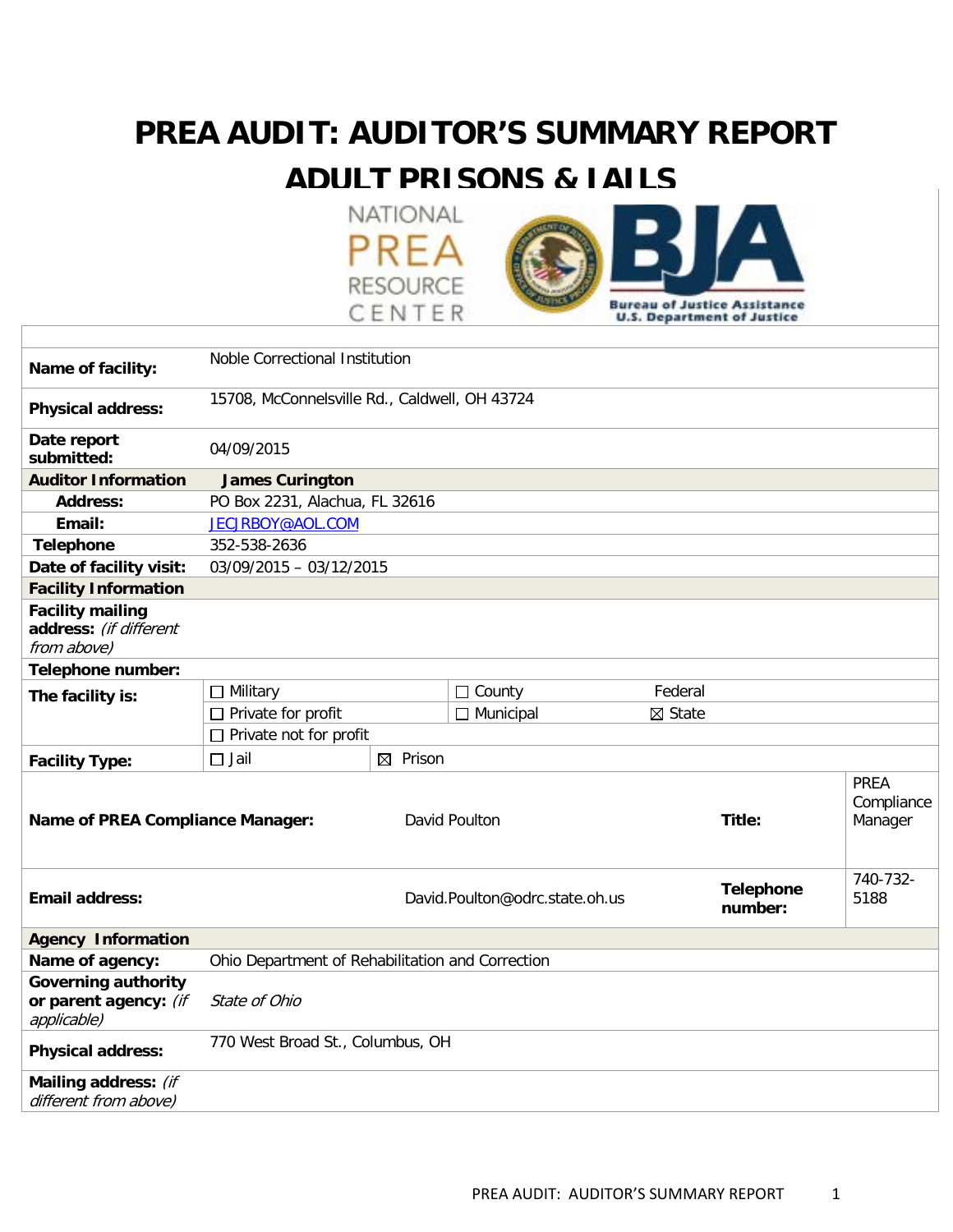| Telephone number:                     | 614-752-1159                     |                             |                                                                     |  |
|---------------------------------------|----------------------------------|-----------------------------|---------------------------------------------------------------------|--|
| <b>Agency Chief Executive Officer</b> |                                  |                             |                                                                     |  |
| Name:                                 | Gary C. Mohr                     | Title:                      | <b>Director</b>                                                     |  |
| Email address:                        | Gary.Mohr@odrc.state.oh.us       | <b>Telephone</b><br>number: | 614-752-1164                                                        |  |
| <b>Agency-Wide PREA Coordinator</b>   |                                  |                             |                                                                     |  |
| Name:                                 | Andrew Albright                  | Title:                      | Chief, Bureau of Agency Policy and<br><b>Operational Compliance</b> |  |
| Email address:                        | Andrew.Albright@odrc.state.oh.us | <b>Telephone</b><br>number: | 614-752-1708                                                        |  |

# **AUDIT FINDINGS**

#### **NARRATIVE:**

A Prison Rape Elimination Act (PREA) audit was scheduled for the Noble Correctional Institution (NCI), by the Ohio Department of Rehabilitation and Correction (ODRC) in conjunction with the American Correctional Association (ACA). Additionally, an ACA reaccreditation audit for NCI was scheduled to run concurrently with visits and tours beginning 03/09/2015. Initial notification in January 2015 was made by the ACA to PREA certified auditor and ACA team member, James Curington and to the two additional ACA auditors.

The audit process began with the scheduling of the concurrent audits 03/08/2015 to 03/13/2015 and with key staff contacts. The ODRC through Andrew Albright, Chief of the Bureau of Agency Policy and Operational Compliance; Ms. Liann Bowers, PREA Compliance Administrator; Ms. Bridget Bayliss, Director of ACA Standards and Accreditation; and James Curington, PREA auditor; communicated concerning travel, accommodations and pre-audit materials. Contacts were also made with Tim Buchanan, Warden of Noble Correctional Institution to advise him of the plans, and for his assistance in coordination. A PREA schedule was developed for the tour/visit and the PREA Pre-Audit Reporting Form was completed by the PREA auditor and sent to the PREA Resource Center (PRC) via e-mail, auditreporting@prearesourcecenter.org. Notices at the facility were posted for inmates, staff, and the public and the process began.

Facility and agency information was supplied by Ms. Liann Bowers and e-mailed to the PREA auditor. The information supplied prior to the audit was divided into two parts. First part was the PREA Audit: Pre-Audit Questionnaire Adult Prisons and Jails completed for the institution with an original completion date of 02/04/2015. The team completing the questionnaire was headed by Andrew Albright, PREA Coordinator, and David Poulton PREA Compliance Manager. The second part of the information supplied was documentation which addressed all 43 PREA standards individually, the latest American Correctional Association audit report of 2012 indicating 100% compliance with the applicable mandatory standards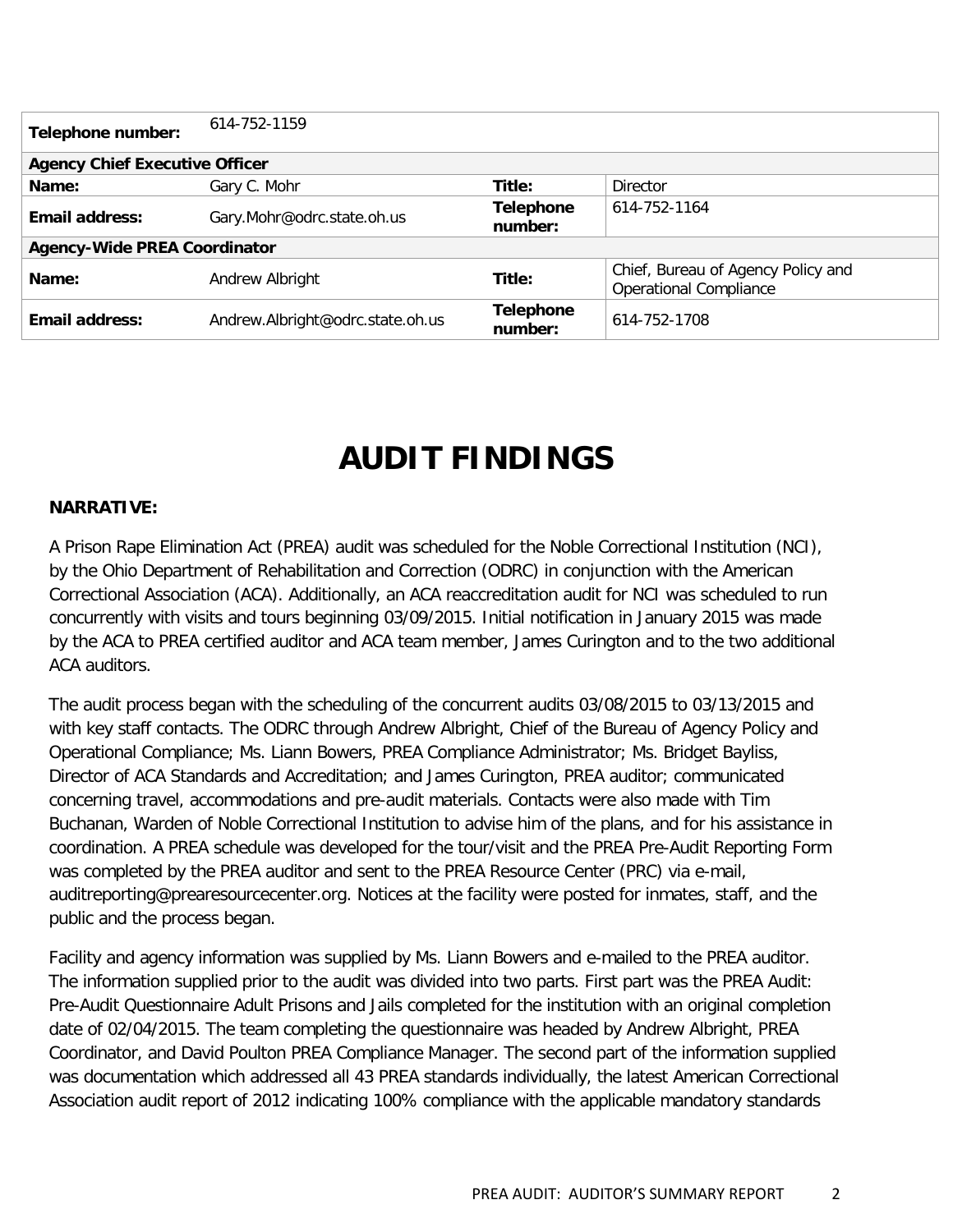and 100% compliance with the applicable non-mandatory standards, the facility layout of video technology, and 41 pages of population reports. The 18 page PREA Audit: Pre-Audit Questionnaire Adult Prisons and Jails contained a wealth of information and references for the PREA auditor, addressing and detailing information in the following 11 sections: 1) agency information, 2) facility information, 3) prevention planning, 4) responsive planning, 5) training and education, 6) screening for risk of sexual victimization and abusiveness, 7) reporting, 8) official response following an inmate report, 9) investigations, 10) discipline, and 11) medical and mental health care.

The agency PREA Coordinator and the Noble Correctional Institution PREA Manager receive a special thanks for the thoroughness and comprehensiveness of the completion of the Pre -Audit Questionnaire, and the supplemental facility information.

The PREA Resource Audit Instrument for Adult Prisons and Jails furnished by the national PREA Resource Center (PRC) was used for this audit. To summarize, there are seven sections, a through g, comprised of: a) the Pre-Audit Questionnaire, b) the Auditor Compliance Tool, c) the Instructions for the PREA Tour, d) the Interview Protocols, e) the Auditor's Summary Report, f) the Process Map, and g) the Checklist of Documentation.

Following the initial steps of the audit, including the posting of notices and making contacts, scheduling, etc., the auditor began by reviewing the materials/documentation forwarded regarding Noble Correctional Institution in the weeks prior to the scheduled visit/tour. Beginning with the questionnaire, every item was reviewed. That is, each of the 43 standard files were opened and the supplemental information contained for each of the standards was reviewed. This information laid the groundwork for assessing compliance with each of the PREA standards.

Sunday, March 8, the auditors arrived in Ohio and stayed in the town of Cambridge, about 35 minutes north of Noble Correctional Institution. The ACA and PREA auditor(s) met with the Warden, his Deputy Wardens, and the PREA Compliance Manager for an evening dinner to discuss the upcoming ACA and PREA audits. This was an opportunity to personally meet the Warden and PREA Manager for an informal discussion about the complexity of these audits and the direction for accomplishing this weeklong review. The planned startup time was for the following day at 7 a.m. with travel and escort to the institution by the Warden, Tim Buchanan.

Monday, March 9, the auditors proceeded to the facility with a perimeter tour and a visual review of the facility from the perimeter road. Following the perimeter road excursion, the auditors headed to the front gate for security identification/security precautions and entered Noble Correctional Institution. The first day's meeting began in the conference room with key staff including the Managing Director of Operations, Mr. Edwin Voorhies from the Central Office Headquarters in Columbus, Ohio. Following this meeting, the tour began and included the following group:

| Rick Hart            | Auditor |
|----------------------|---------|
| <b>Phillip Brown</b> | Auditor |
| James Curington      | Auditor |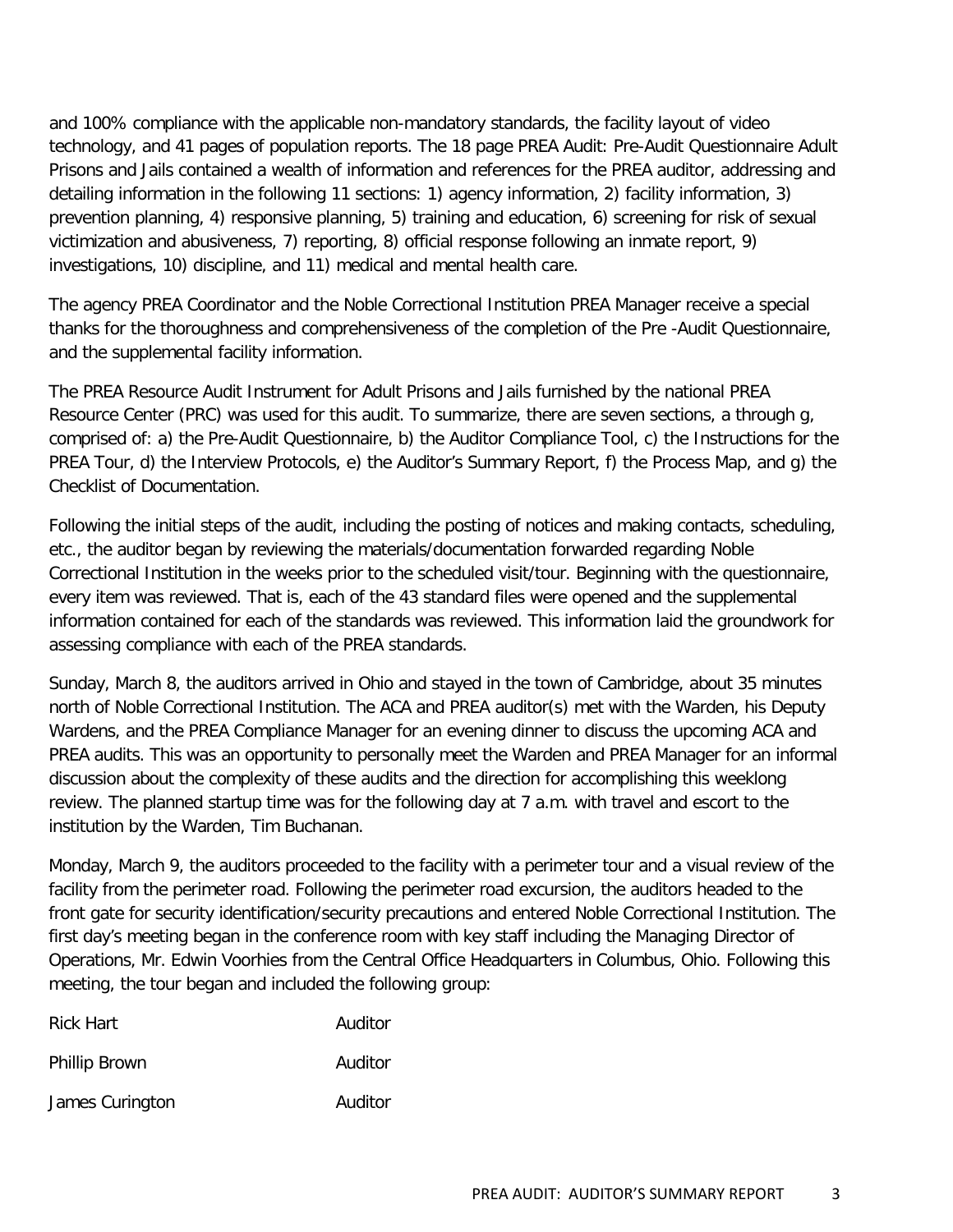| <b>Timothy Buchanan</b> | Warden                                   |
|-------------------------|------------------------------------------|
| <b>Joel Burris</b>      | Acting Deputy Warden of Special Services |
| David Gray              | Deputy Warden of Operations              |
| David Poulton           | Program Administrator                    |
| Sean Frizell            | Major                                    |
| Bryan Kerns             | Health and Safety Officer                |
| Jody Beardmore          | <b>Labor Relations Officer</b>           |
| Jessica Perrin          | Administrative Professional              |
| Jessica Smith           | Administrative Professional              |

The tour reviewed the facility from the Administration Building to segregation/medical services to the five housing units, recreation yard, indoor recreation/gym and to the Chapel. The facility was audit ready and noticeably clean, well-organized, and orderly.

Staff were impressive with their knowledge and professionalism with many being informally interviewed about their duties and responsibilities, opinions, training, and PREA.

The inmates appeared clean and appropriately dressed. The inmates were communicative and inmate attitudes seemed very positive. The atmosphere was professional, but also comfortable. Clearly, communication was very good between staff and inmates.

A side note, this time of year NCI had received heavy snow and snow was piled throughout the compound but all walkways were clear and salted as needed. Throughout Monday the audit team worked on electronic ACA files and at 9:30 p.m. attended shift briefing/roll call meeting with the 10 p.m. to 6 a.m. shift.

Tuesday, March 10, the auditors continued with ACA accreditation, PREA overview, program reviews, disciplinary hearings, revisits to other areas including food service, health services, and visits with specialized staff throughout NCI.

Wednesday, March 11, was the 10:00 a.m. closeout for the ACA audit. The audit recommendation was compliance with 100% of the applicable mandatory and compliance with 100% of the applicable nonmandatory. NCI received accolades from the auditors. This medium/minimum facility was described as well run, orderly, safe, with good staff inmate communication and a positive team approach to its operations, vision, and mission.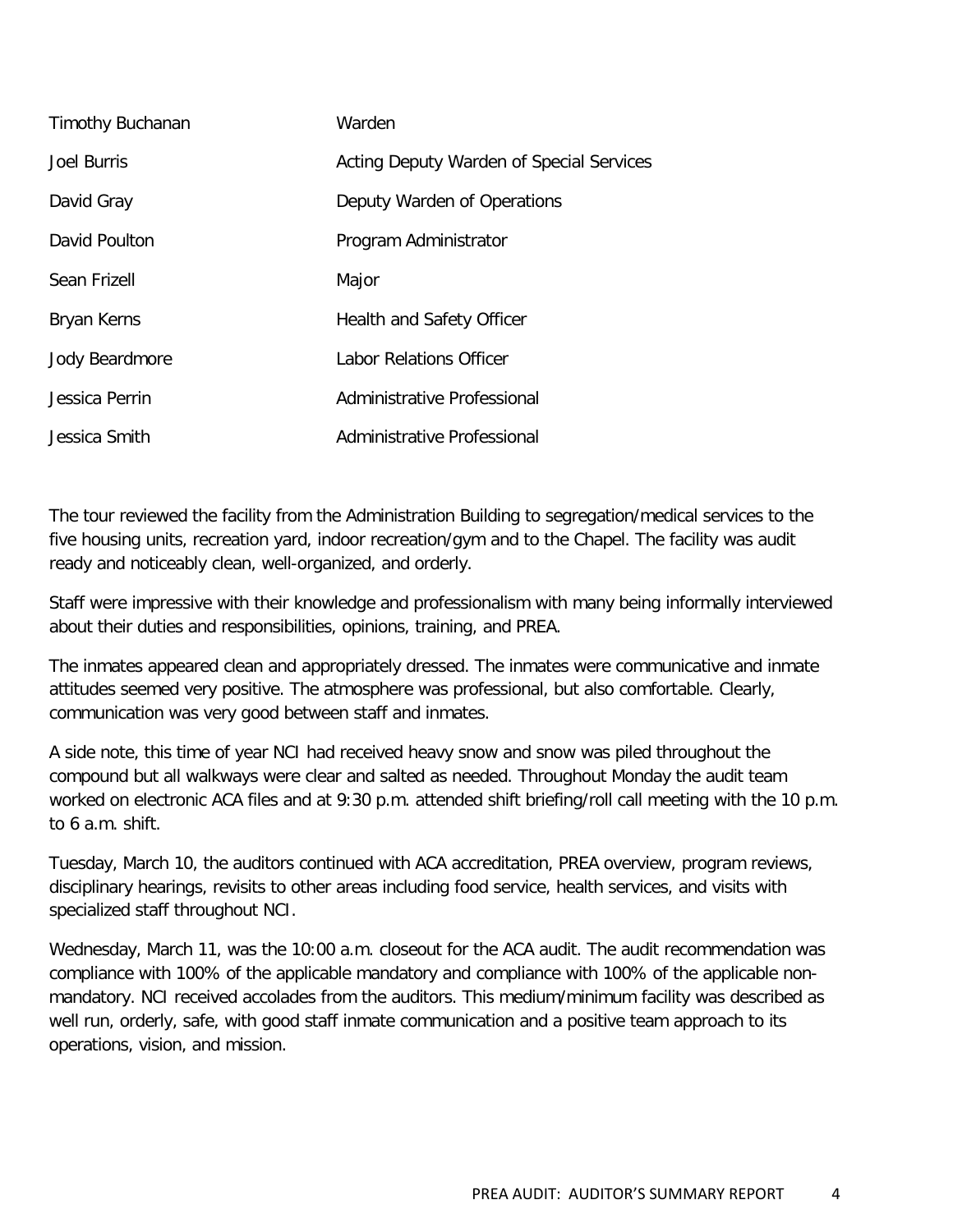Albeit, the ACA audit closed at approximately 10:30 a.m., the PREA auditor continued with the PREA audit throughout that day and into the night until approximately 10:30 p.m. It was during this day that the tour continued and many of the formal interviews were held with staff and inmates.

From Tuesday to Thursday many staff were informally interviewed, and 26 staff were formally interviewed, according to the script provided by the PRC. The interviews included the Warden, PREA Compliance Manager, Specialized Staff, and Random Staff. Additionally, the Agency Head and Statewide PREA Compliance Coordinator were interviewed telephonically in February 2015. Many inmates were also informally interviewed with opportunities to give opinions and make comments (almost exclusively positive to very positive communication), and 18 inmates were formally interviewed, according to the script for inmates provided by the PRC.

The interview protocols, five for staff and one for inmates are integral to the assessment process. The interview questions specifically address 40 of the 43 standards. When an auditor receives an overwhelming response, or obvious concurring responses from staff and inmates, there is good evidence that the facility is meeting the standard and accomplishing the compliance required by PREA law. This auditor had very positive input from staff and inmates regarding Noble Correctional Institution.

It was decided, after the long day Wednesday that interviews and touring would conclude Thursday afternoon. Thursday morning, March 12, the auditor continued touring which included outside buildings, interviewing staff and inmates, and addressing all PREA standards with the statewide PREA Coordinator, institutional Warden and institutional PREA Manager. Also reviewed at this time were methodology, sections and sub-sections of the audit compliance tool. After this was completed, a short exit review was held at 1:15 p.m. thanking the facility for their help and cooperation. The auditor then shared that the extensive review had not produced any decided/decisive non-compliance standards. The auditor further explained the report procedures and indicated that a report would be submitted within 30 days. The following staff members attended the PREA exit review at Noble Correctional Institution in the Warden's conference room on 03/12/2015:

| Liann Bower        | PREA Compliance Administrator                 |
|--------------------|-----------------------------------------------|
| Dan Lippererman    | Program Administrator                         |
| Andrew Albright    | Chief of the Bureau of Operational Compliance |
| Tim Buchanan       | Warden                                        |
| Jody Beardmore     | Labor Relations Officer                       |
| David Gray         | Deputy Warden of Operations                   |
| Mark Hiatt         | Inspector                                     |
| Joyce Coen         | <b>Personnel Officer</b>                      |
| <b>Joel Burris</b> | Acting Deputy Warden of Special Services      |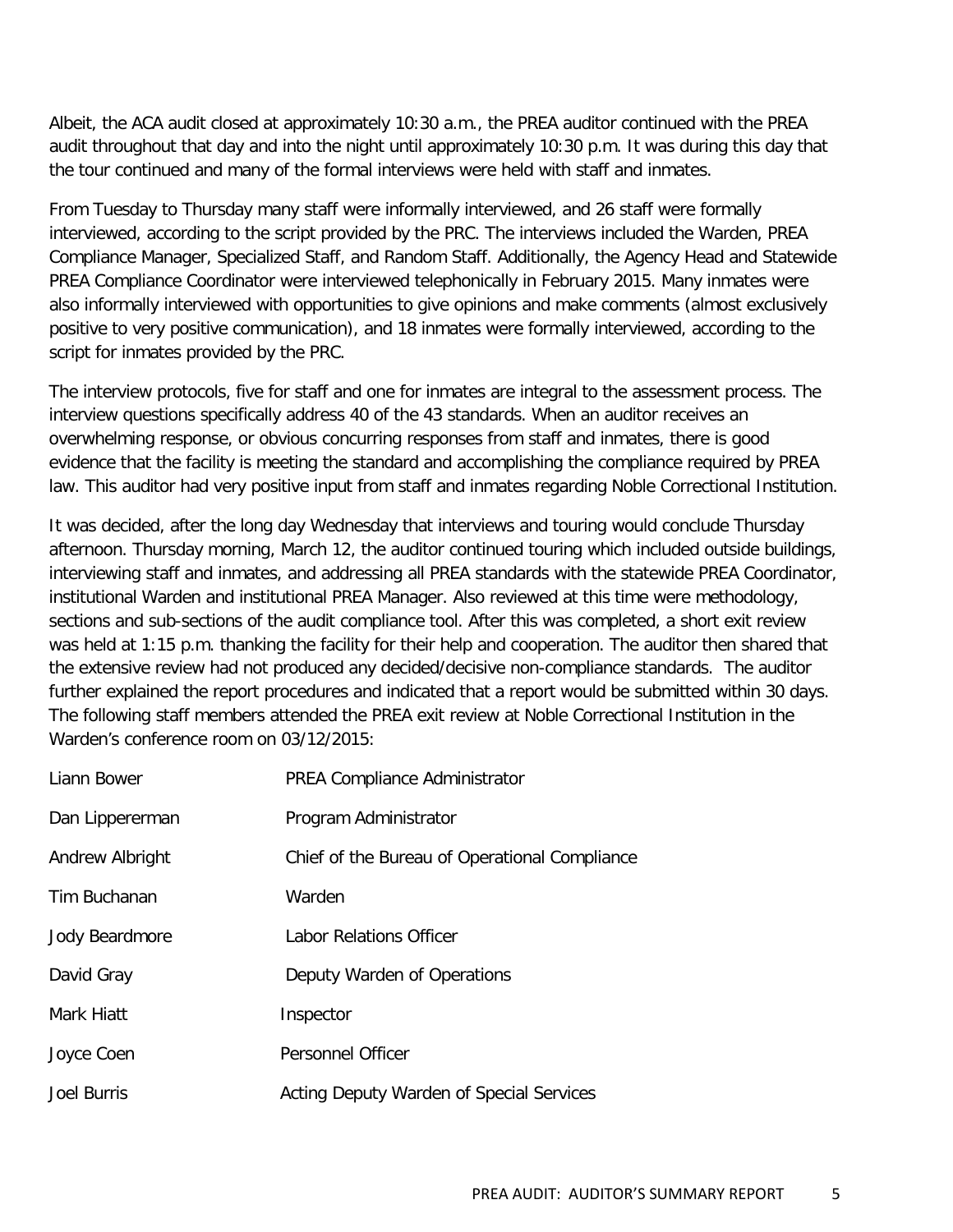| Jessica Perrin    | Administrative professional   |
|-------------------|-------------------------------|
| Darin Clark       | <b>Business Administrator</b> |
| David Poulton     | Program Administrator         |
| Craig Aufdenkampe | Investigator                  |
| James Curington   | PRFA auditor                  |

#### **DESCRIPTION OF FACILITY CHARACTERISTICS:**

The Noble Correctional Institution of the Ohio Department of Rehabilitation and Correction is located in Noble County near the city of Caldwell, Ohio. Noble Correctional Institution is an adult male offender facility which opened in 1996.

The mission of Noble Correctional Institution "is to reduce violence and recidivism at NCI. We accomplish this through operating as a unit managed facility that addresses the concerns of staff and responds to the needs of offenders. The vision of Noble Correctional Institution is to work with offenders to reduce incidences leading to future crime".

The institution was established on 130 acres, of which approximately 34 acres make up the compound inside a double security chain-link fence, 12 feet high with two roles of razor ribbon/wire at the top and a Shaker Alarm System detector attached to the fence line. The outside fence has eight roles of razor ribbon. The perimeter road outside the fencing is staffed 24/7 with an armed patrol vehicle. There are 16 buildings within the perimeter, five of them are inmate dormitory style housing units (Unit A, Unit B, Unit C, Unit D, and Unit E). These inmate dormitories house specialized populations; Orientation, Food Service, Adult Basic Education and Literacy Unit, Cadre Unit, and a Reintegration and Faith-Based dorm. These housing units can hold a maximum of 484 inmates. The Segregation Unit has 50 cells, 46 of which are double bunked and four (4) single cells for a total of 96. Although there is a Segregation Unit, there is no protective custody or administrative segregation (NCI transfers those inmates as necessary). In addition to the buildings, there is a very large recreation area, including two baseball fields within the compound. Outside the fenced compound and perimeter road there are two storage buildings and a warehouse/garage.

There are 363 staff, with 24/7 security and medical. Shifts are: 6 a.m. to 2 p.m., 2 p.m. to 10 p.m., 10 p.m. to 6 a.m., and an Administrative shift 8 a.m. to 4/5 p.m.

Noble Correctional Institution's approximately 2500 inmates are considered medium/minimum. This is a scale of 1 and 2 on a 1 to 5 scale in the ODRC, with one being the lowest custody.

Facility outline/sketch overview of Noble Correctional Institution is included. Please see next page.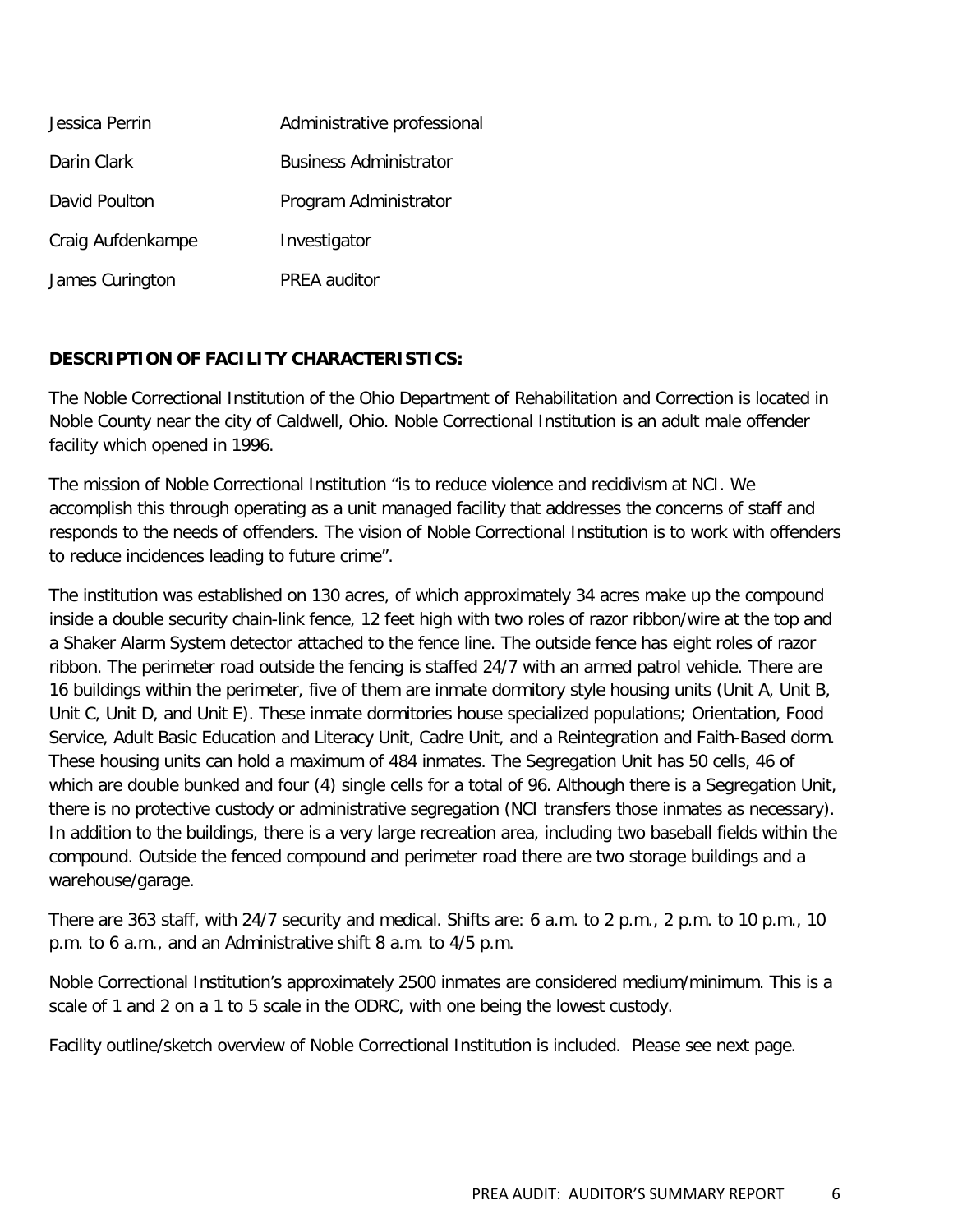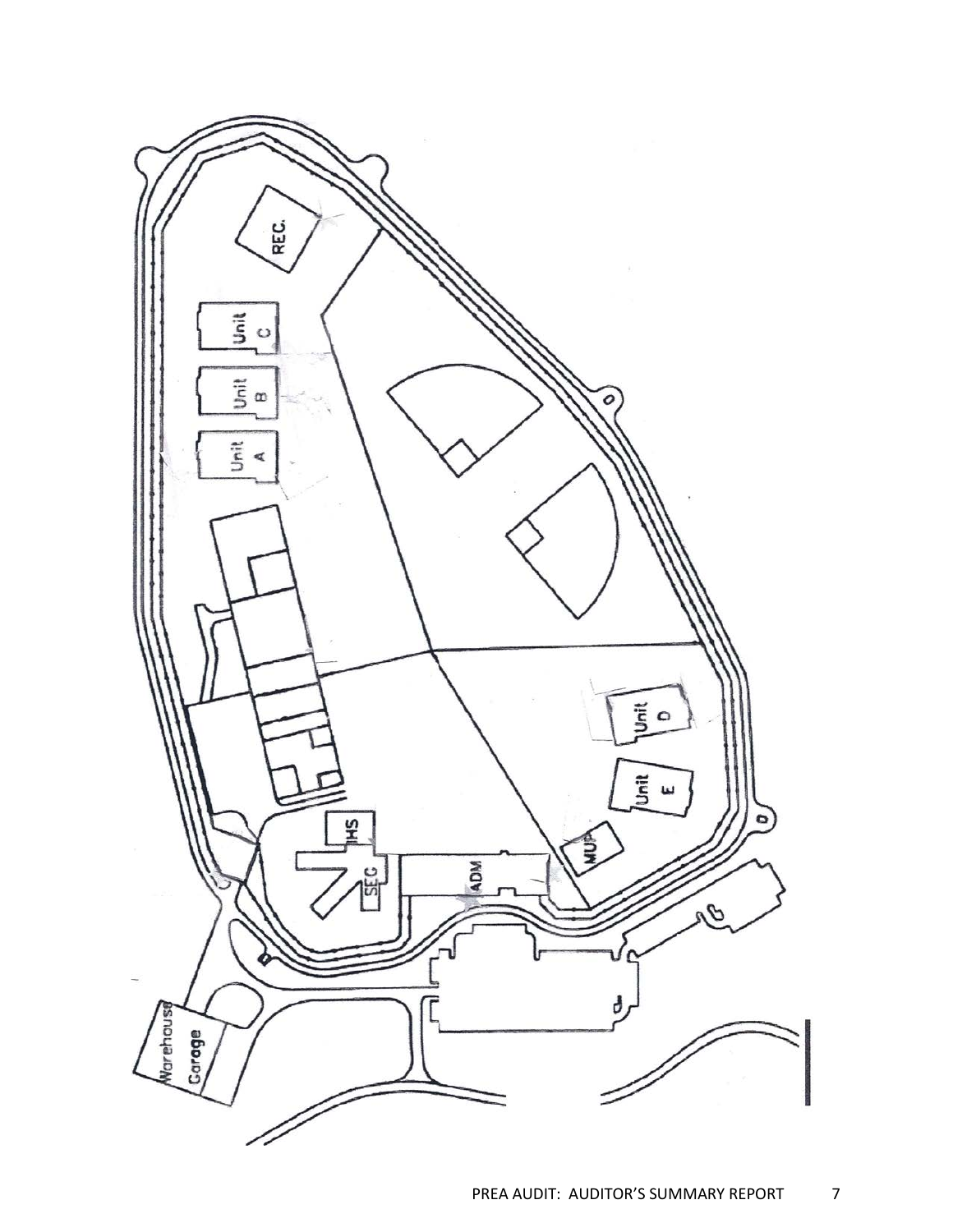PREA AUDIT: AUDITOR'S SUMMARY REPORT 8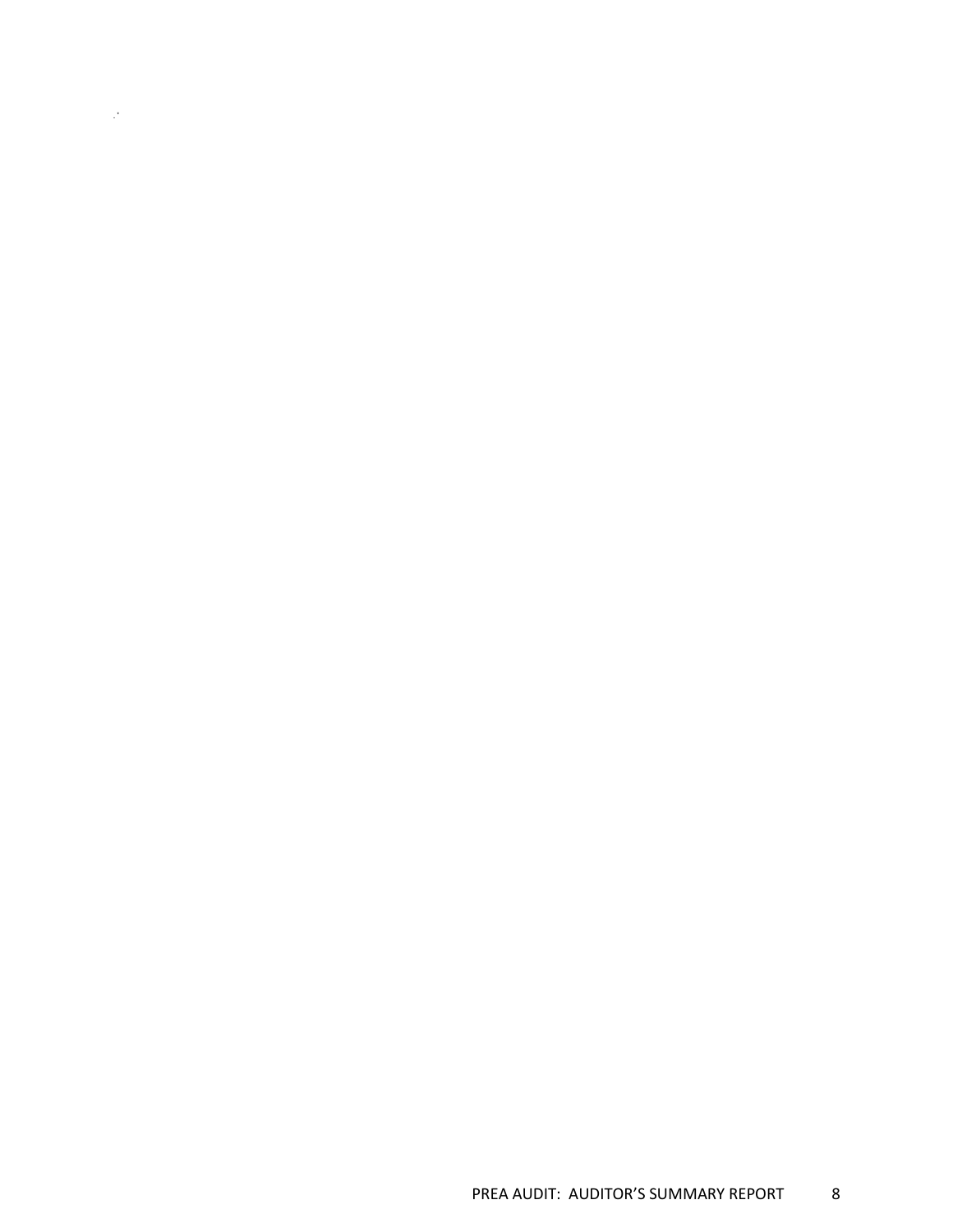#### **Facility Demographics**

**Rated Capacity (beds):** 2516, **Actual Capacity** 2457

Security: minimum/medium (level 1-2A)

**Age range:** 18 to 72 (no offenders under 18 years of age)

**Average length of stay:** one year, 11 months 15 days

**Staff:** 363; security 264, administrative support 83, program 14, other 2

#### **SUMMARY OF AUDIT FINDINGS**

Number of standards exceeded: 3 Number of standards met: 37 Number of standards not met: 0 Non-applicable: 3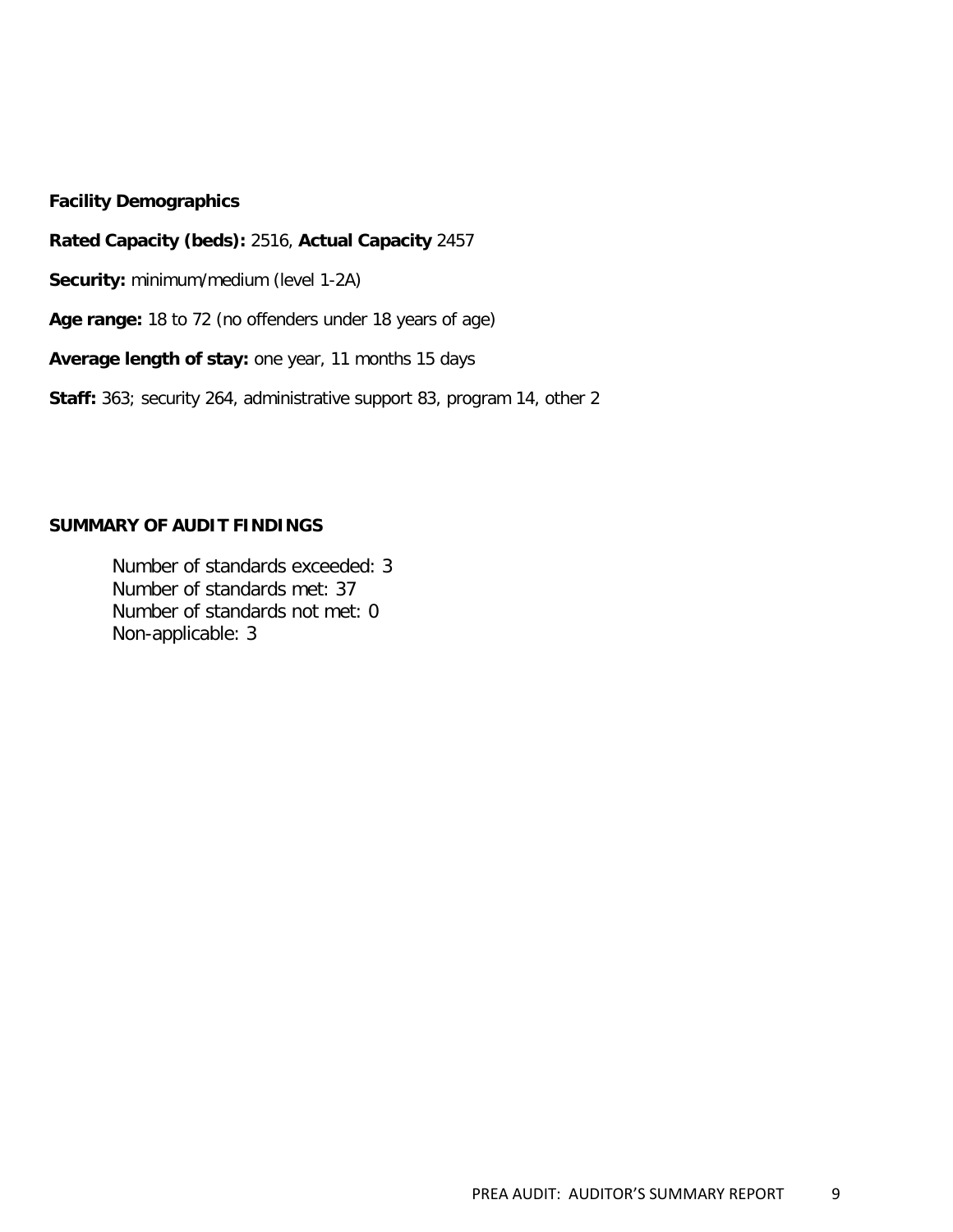# **§115.11 - Zero tolerance of sexual abuse and** s **coordinator**

 $\Box$  Exceeds Standard (substantially exceeds requirement of standard)

 $\boxtimes$  Meets Standard (substantial compliance; complies in all material ways with the standard for the relevant review period)

 $\Box$  Does Not Meet Standard (requires corrective action)

The Ohio Department of Rehabilitation and Correction has established a very thorough and comprehensive policy that outlines its zero tolerance stance against prison sexual misconduct. The agency has a policy number 79-ISA-01, titled Prison Rape Elimination mandating zero tolerance towards all forms of sexual abuse and sexual harassment in its facilities and in its contract facilities. Specifically, this 11 page policy outlines the (I.) Authority, (II.) Purpose, (III.) Applicability, (IV.) Definitions, (V.) Policy, (VI.) Procedures, and Appendix/Local Policy that implements/directs the agency's approach to preventing, detecting, and responding to sexual abuse and sexual harassment.

Prohibited behaviors, sanctions, strategies and responses to reduce and prevent sexual abuse and sexual harassment are all outlined by policy. The policy on Prison Rape Elimination, the policy on Prison Sexual Misconduct Reporting, Response, Investigation, and Prevention of Retaliation number 79-ISA-02 (a 14 page document) and personnel policies address these specifics.

The agency has an upper level PREA Coordinator, and each institution has a PREA Compliance Manager. This auditor had interviews with the Agency Coordinator, and with the Institutional Manager and their responses to interview questions support meeting this standard.

# **§115.12 - Contracting with other entities for the confinement of inmates**

 $\Box$  Exceeds Standard (substantially exceeds requirement of standard)

 $\boxtimes$  Meets Standard (substantial compliance; complies in all material ways with the standard for the relevant review period)

 $\Box$  Does Not Meet Standard (requires corrective action)

The Ohio State Department of Rehabilitation and Correction (ODRC), Prison Rape Elimination Policy mandates that private agencies contracting with the state of Ohio for housing inmates, meet PREA requirements. The ODRC contracts with only two private agencies for the housing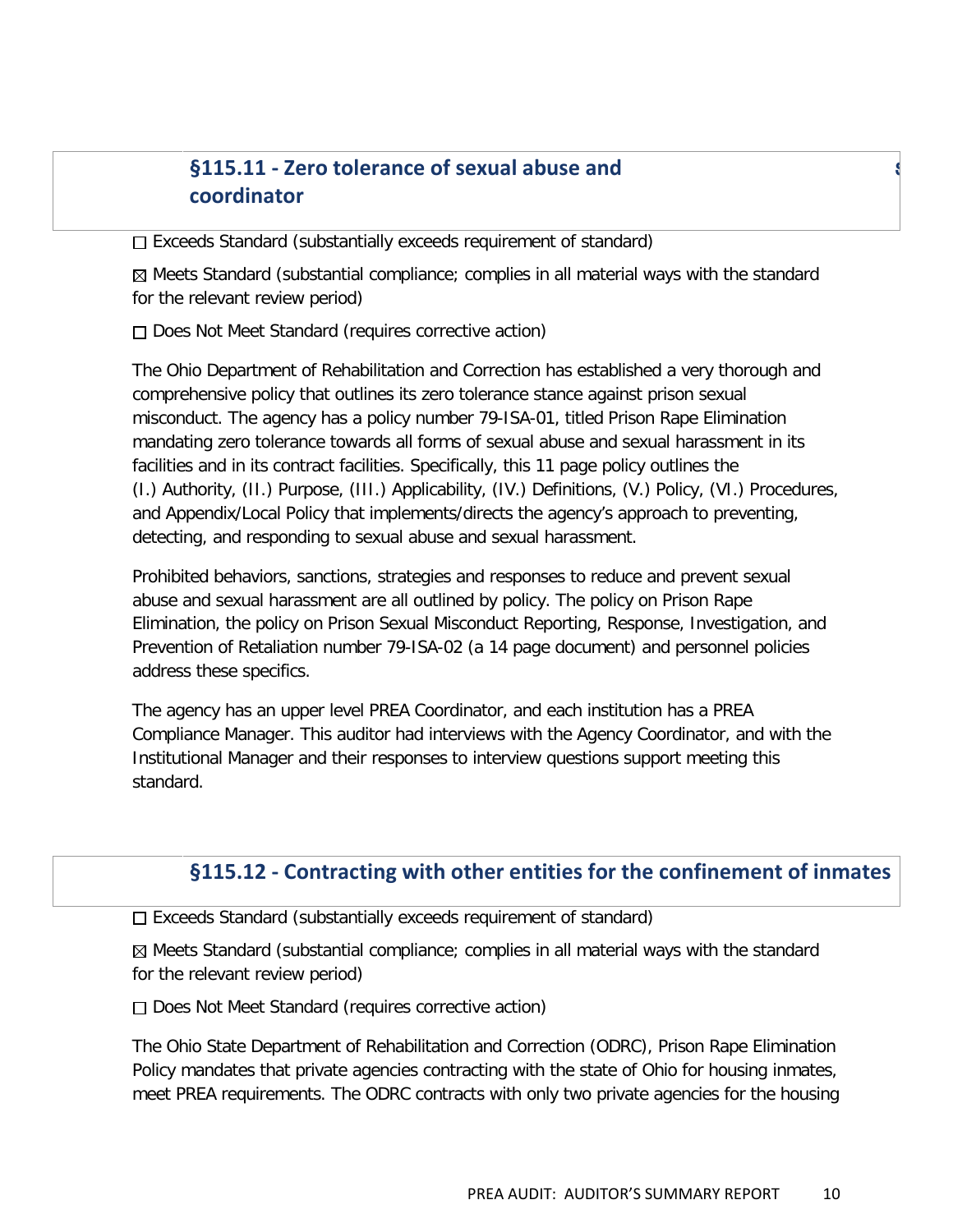of inmates and contract addendums were supplied for audit review emphasizing the PREA mandate.

There are zero (0) number of contracts that do not require the agency to monitor contractor's compliance with PREA standards. Additionally, all new or renewed contracts for the confinement of inmates with the ODRC requires provisions that the contractor will adopt and comply with PREA standards and shall provide for contrite monitoring.

## **§115.13 – Supervision and Monitoring**

 $\square$  Exceeds Standard (substantially exceeds requirement of standard)

 $\boxtimes$  Meets Standard (substantial compliance; complies in all material ways with the standard for the relevant review period)

 $\Box$  Does Not Meet Standard (requires corrective action)

The ODRC addresses staffing in its policy, Prison Rape Elimination and its department policy on Staffing Plan Requirements and the PREA staffing plan emphasizing that facilities provide for adequate levels of staff and video monitoring to protect inmates.

The Noble Correctional Institution (NCI) is a very large 2500 bed, male, level 1-2, medium/minimum-security facility in the ODRC. Level 1 and 2 speaks to the lower grades on a 1 to 5 level system in the ODRC. The average length of stay is approximately 2 years. There are 264 security staff. Video technology is used to supplement security, camera upgrades/additions/improvements will result in 219 cameras in the facility (more will be addressed in standard 115.18).

Staffing of two officers per shift per housing unit is required per the Facility Staffing Plan. If the staffing plan is not complied with, the facility documents and justifies all deviations. The Warden and PREA Manager are involved with the NCI staffing plan annually.

Unannounced rounds by intermediate and higher level staff are made which was confirmed, both by logs and interviews with intermediate and higher level staff. The facility prohibits staff from alerting other staff of these rounds.

Random interviews of staff and inmates indicated that both staff and inmates felt safe to very safe. The auditor felt very safe at this facility.

## **§115.14 – Youthful Inmates**

 $\Box$  Exceeds Standard (substantially exceeds requirement of standard)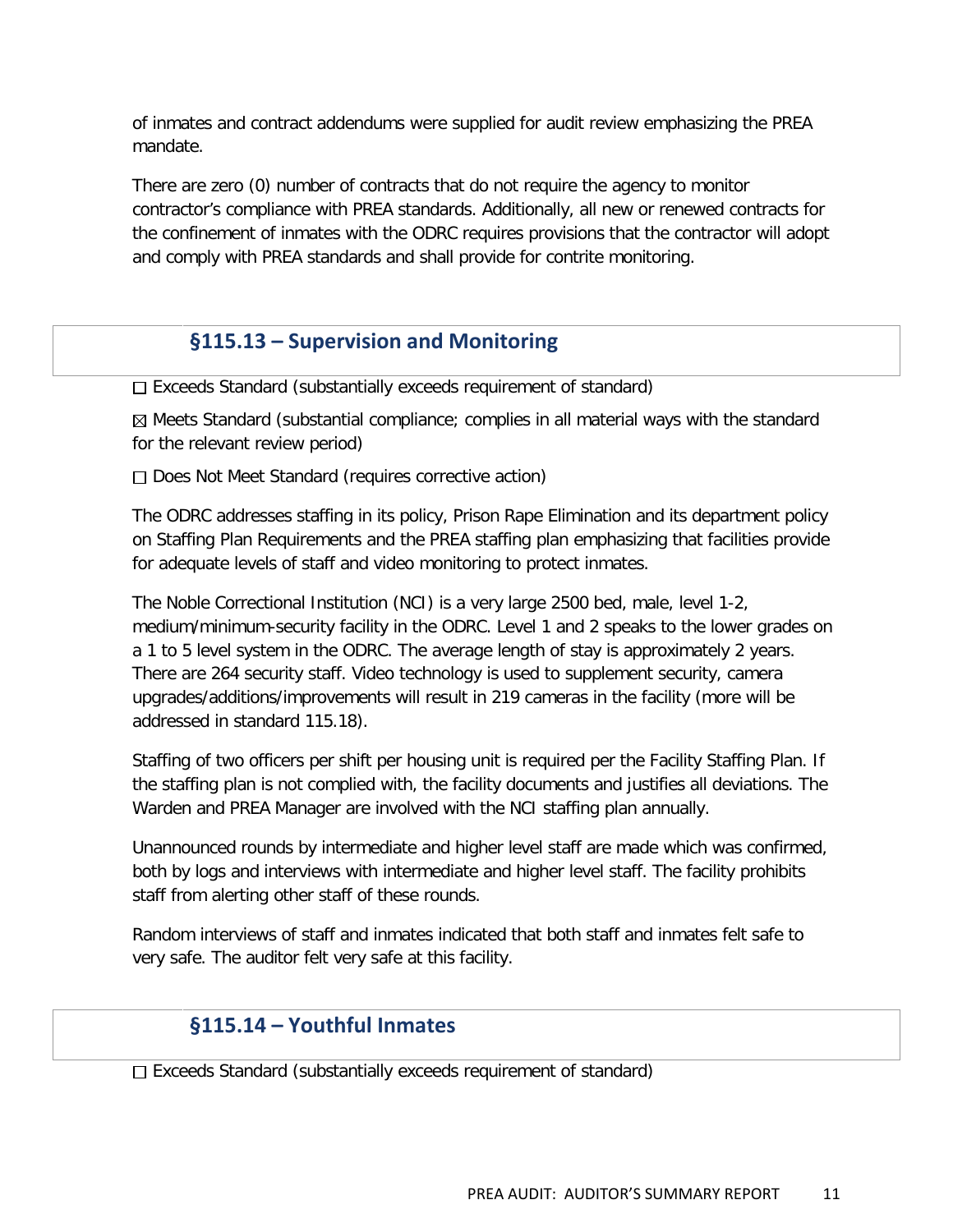$\Box$  Meets Standard (substantial compliance; complies in all material ways with the standard for the relevant review period)

Does Not Meet Standard (requires corrective action)

 $\boxtimes$  Not Applicable

No inmates under 18 years of age at NCI.

#### **§115.15 – Limits to Cross-Gender Viewing and Searches**

 $\Box$  Exceeds Standard (substantially exceeds requirement of standard)

 $\boxtimes$  Meets Standard (substantial compliance; complies in all material ways with the standard for the relevant review period)

 $\Box$  Does Not Meet Standard (requires corrective action)

PREA standard 115.15 was readily and easily observed during the tour of housing units throughout the institution. By policy, ODRC staff members, volunteers and contractors when entering a housing unit announce "male/female in housing unit". At NCI, because this is a male facility, "female in the housing unit" was announced each time the tour group with a female entered a unit. Moreover, the inmates in interviews indicated that females announce when entering a housing unit. Similarly, the staff indicated, during interviews, that when staff of the opposite gender enter a housing unit, an announcement is made.

Visual observation during the tour also indicated and confirmed that inmates were able to shower, toilet and change clothes without being observed by a member of the opposite sex (unless incidental to cell checks or in exigent circumstances). Again, inmate and staff interviews confirmed this was the case, that inmates could shower, toilet, and change clothes without being viewed by members of the opposite sex.

The facility has not conducted any cross gender strip and cross gender visual body cavity searches of inmates, zero (0) number. Searches are allowed only in exigent circumstances, and there had been none at NCI, zero (0) number. There are no females at NCI, zero (0) number.

The agency has a policy prohibiting staff from searching or physically examining transgender/intersex inmates for the sole purpose of determining genital status. Staff are aware of this policy and there had been no such searches, zero (0) number.

100% of all staff have received training in conducting cross gender patdown searches. Additionally staff have been trained in how to professionally communicate with inmates, including lesbian, gay, bisexual, transgender, intersex, and gender non-conforming inmates.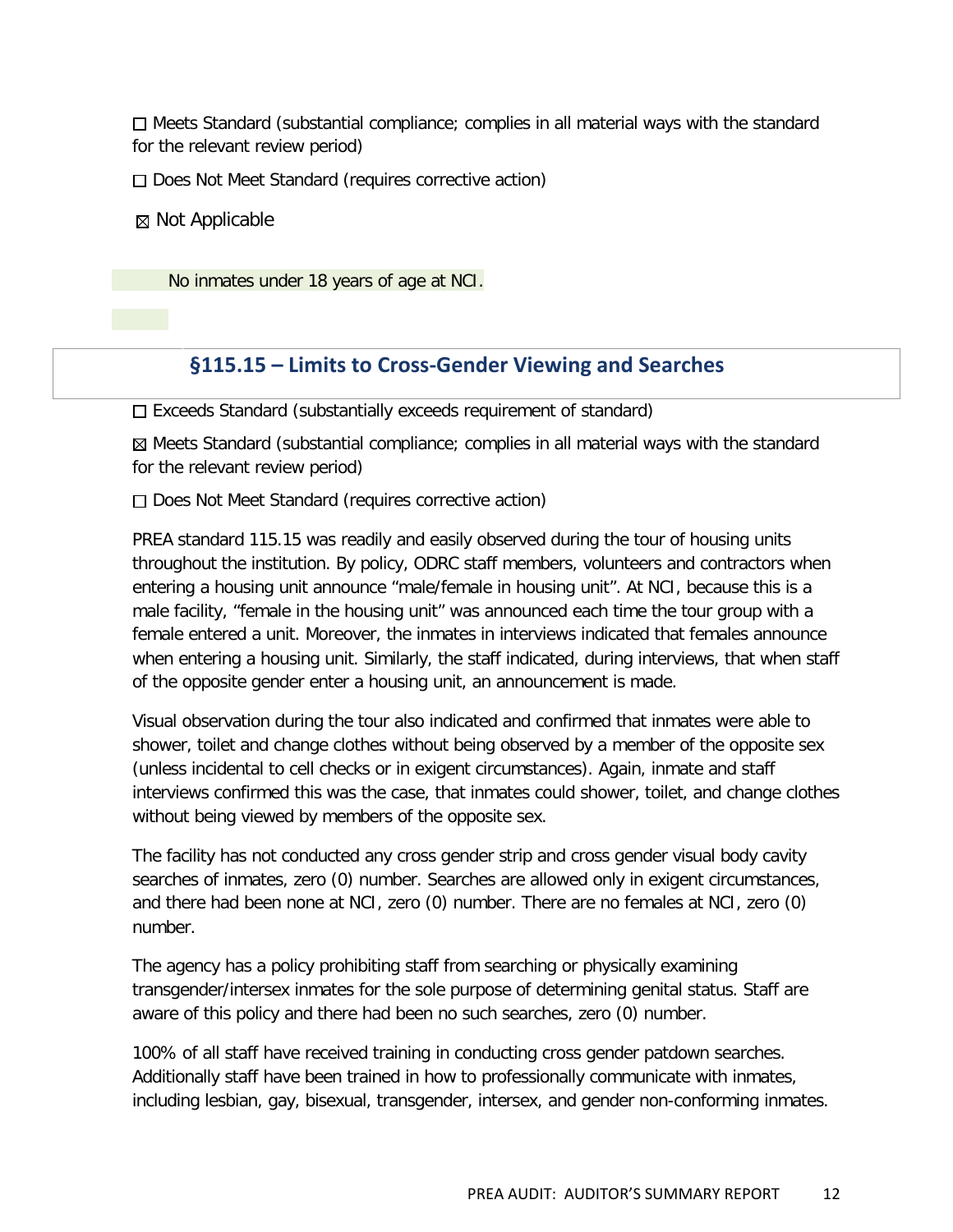# **§115.16 – Inmates with Disabilities and Inmates** w ho a **English** Proficient

 $\Box$  Exceeds Standard (substantially exceeds requirement of standard)

 $\boxtimes$  Meets Standard (substantial compliance; complies in all material ways with the standard for the relevant review period)

 $\Box$  Does Not Meet Standard (requires corrective action)

The Ohio Department of Rehabilitation and Correction has a policy not to discriminate against individuals on the basis of disabilities, including inmates who are limited English proficient. Specifically, the policy, Inmates with Disabilities, Number 64-DCM-02, advises that inmates who need an accommodation can access the institutional American Disabilities Act (ADA) Coordinator. This policy also provides for qualified interpreter/translators.

A contract with Affordable Language Services LTD was reviewed along with interpreting services provided by qualified staff, closed-captioned televisions, teleconferencing, and the interpreter/translator waiver form.

Staff interviews indicate staff's knowledge of limited use of inmate interpreters. This is further verified by the fact that there have been zero (0) number of instances where inmate interpreters, readers or others have been used that could compromise the residents safety or the performance of first responder duties.

The Medical Class/Special Needs document for Noble Correctional Institution was reviewed and easily assists classification by medical class and needs (to include wheelchair, vision, hearing, speech, and other).

## **§115.17 – Hiring and Promotion Decisions**

 $\Box$  Exceeds Standard (substantially exceeds requirement of standard)

 $\boxtimes$  Meets Standard (substantial compliance; complies in all material ways with the standard for the relevant review period)

 $\Box$  Does Not Meet Standard (requires corrective action)

The ODRC has several policies that relate directly to hiring and promotion decisions as well as background checks. The agency prohibits hiring or promoting anyone who may have contact with inmates and prohibits enlisting the services of any contractor who has contact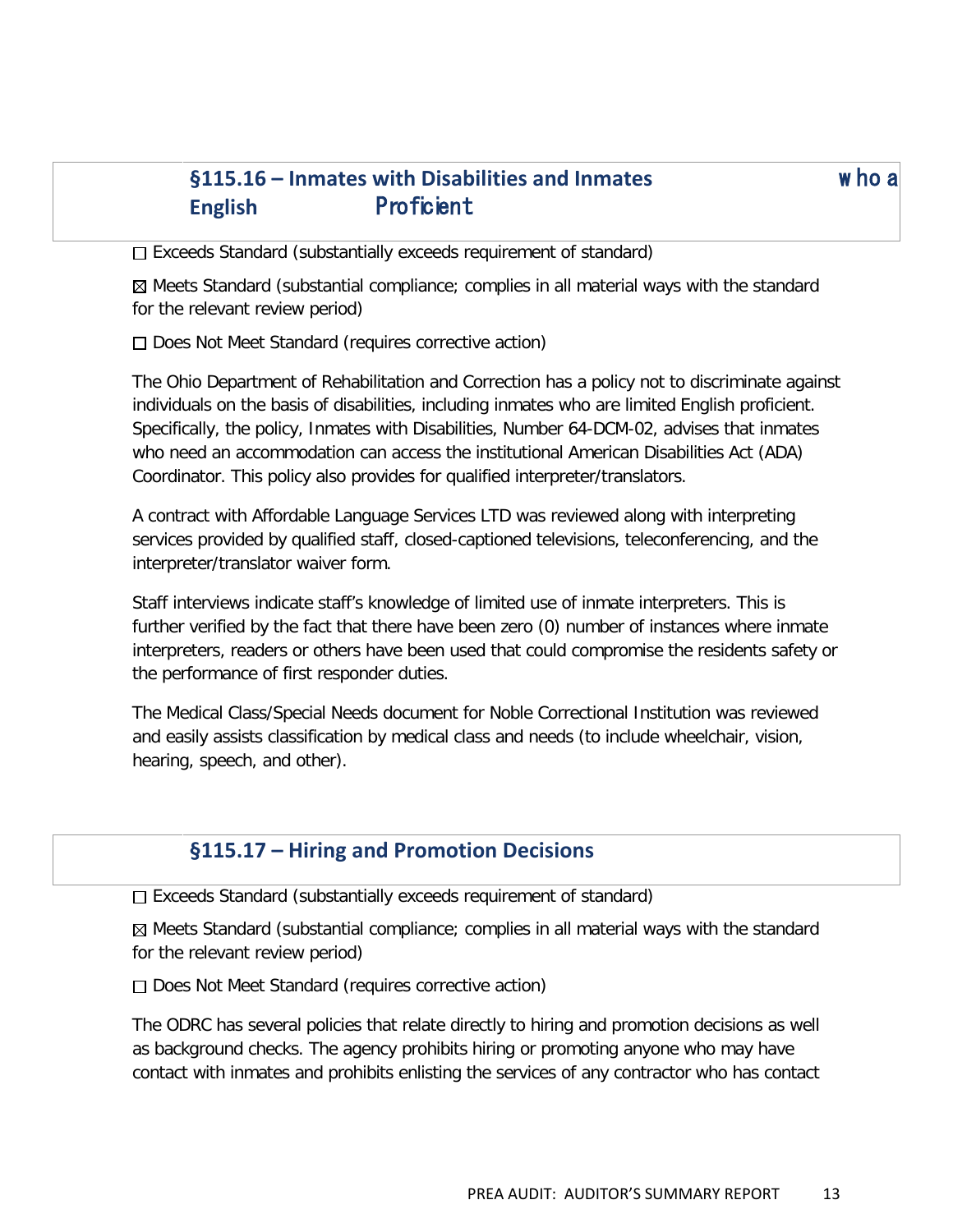with inmates, that is/has engaged in sexual abuse/misconduct as outlined in PREA Standard 115.17.

The agency uses policy 79-ISA-01, Prison Rape Elimination; policy 34-PRO-07, Background Investigations; and policy 31-SEM-02, Standards of Employee Conduct to comply with PREA law. These policies address/prohibit hiring or promoting those that have engaged in sexual abuse in prison and community.

A Background Investigation Checklist is performed on applicants. The Checklist addresses general information, fingerprints, education, personal references, and background investigation/law enforcement background checks. Checklists, applications, authorizations for background checks and authority for release of information were reviewed by the auditor. The process and procedure is comprehensive and thorough.

In the past 12 months background checks on potential employees were performed on 36 persons who may have contact with inmates. Two background checks were conducted on contract staff who may have contact with inmates.

Interviews with the Human Resource Manager, the Institutional Investigator, and the Warden all reported positively on this procedure and compliance with this standard.

# **§115.18 – Upgrades to Facilities and Technology**

 $\Box$  Exceeds Standard (substantially exceeds requirement of standard)

Meets Standard (substantial compliance; complies in all material ways with the standard for the relevant review period)

 $\Box$  Does Not Meet Standard (requires corrective action)

There have been no substantial expansions or modifications of existing facilities since August 20, 2012.

The facility is presently installing/enhancing their video monitoring and electronic surveillance system. At this time, the video monitoring system shows 178 cameras. The upgraded plan places 219 cameras throughout the facility. This includes replacement and addition of present cameras. Cameras will be situated in housing units, segregation, food service, recreation, warehouse, garage, laundry, visiting, health services, barbershop, commissary, hallways, and doors.

Interviews with the Warden and PREA Compliance Manager were very positive about this new additional technology at this medium/minimum facility.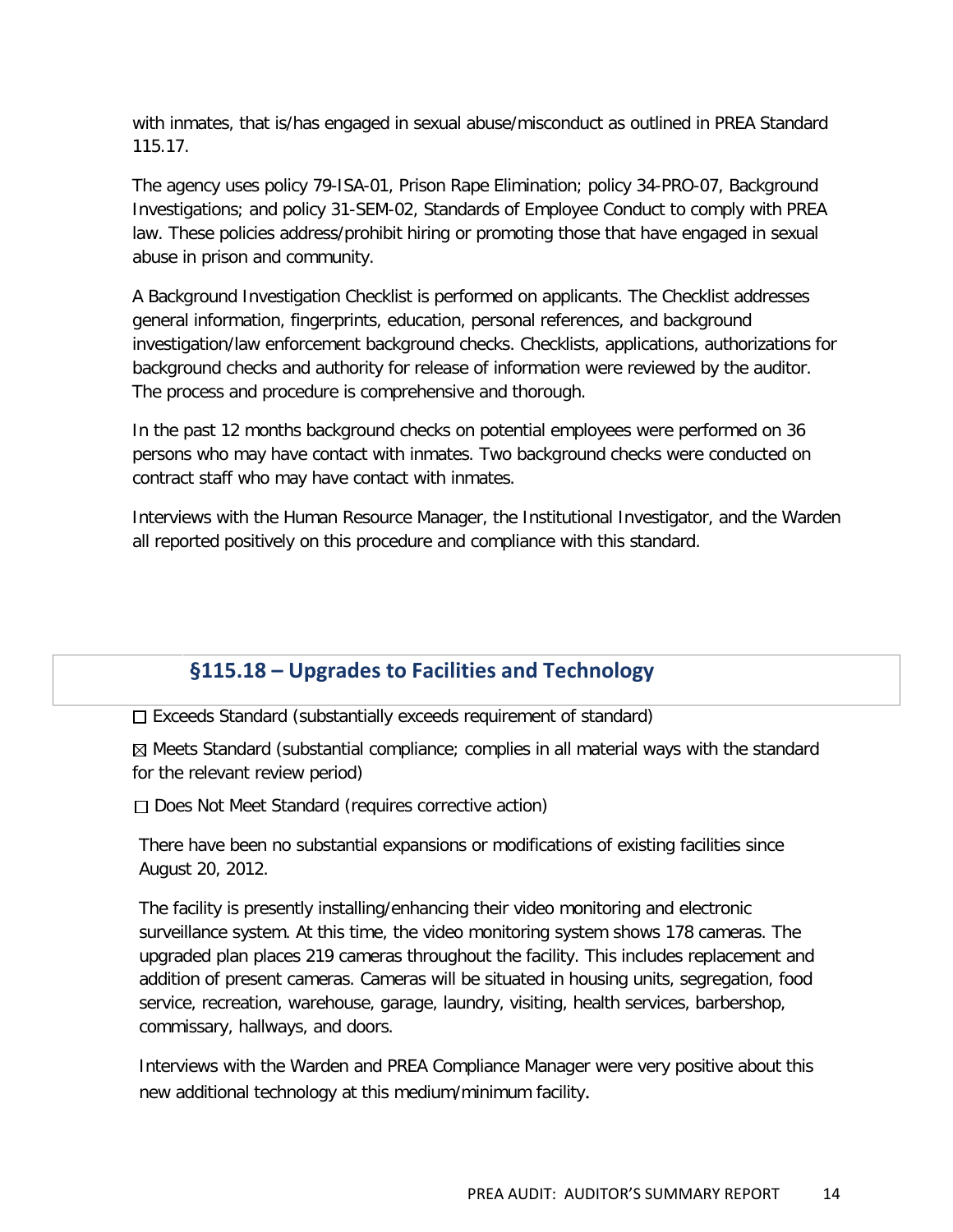# **§115.21 – Evidence Protocol and Forensic Medical Examinations**

Exceeds Standard (substantially exceeds requirement of standard)

 $\Box$  Meets Standard (substantial compliance; complies in all material ways with the standard for the relevant review period)

 $\Box$  Does Not Meet Standard (requires corrective action)

The facility is responsible for administrative investigations and the Institutional Investigator refers every allegation of sexual abuse to the Ohio State Highway Patrol (OSHP) unless otherwise directed by the 0SHP. There is a Memorandum of Understanding (MOU) between ODRC and OSHP which was reviewed by the auditor.

Criminal investigations are investigated by the Ohio State Highway Patrol in accordance with their evidence protocols. Uniform evidence protocol is outlined in policy 79-ISA-02, Prison Rape Elimination.

The facility offers forensic medical examinations at Southeast Ohio Regional Medical Center (SORMC). Zero (0) number of medical exams were conducted at NCI.

Haven of Hope, PO Box 1196, Cambridge, OH 43725 is the victim advocate/rape crisis center available to the victim at NCI. A Memorandum of Understanding (MOU) was reviewed by the auditor. Haven of Hope in this MOU offers accompaniment and support to the victim to/through the forensic exam, during the investigation at the hospital and the institution. They offer emotional support services, crisis intervention services, referrals, and follow-up. This procedure/process of Haven of Hope, the forensic exams at SORMC and the OSHP's investigative process not only complies with 115.21, but exceeds standards.

Interviews with staff and inmate indicated an awareness of this process.

## **§115.22 – Policies to Ensure Referrals of Allegations for Investigations**

 $\Box$  Exceeds Standard (substantially exceeds requirement of standard)

 $\boxtimes$  Meets Standard (substantial compliance; complies in all material ways with the standard for the relevant review period)

 $\Box$  Does Not Meet Standard (requires corrective action)

All allegations of sexual abuse and sexual harassment are investigated either administratively or criminally. As stated in 115.21 all allegations of sexual abuse are referred to the OSHP.

Investigator protocol is outlined in accordance with the OSHP Sexual Evidence and Collection and Analysis Protocol and the Ohio Department of Health Sexual Assault Evidence Collection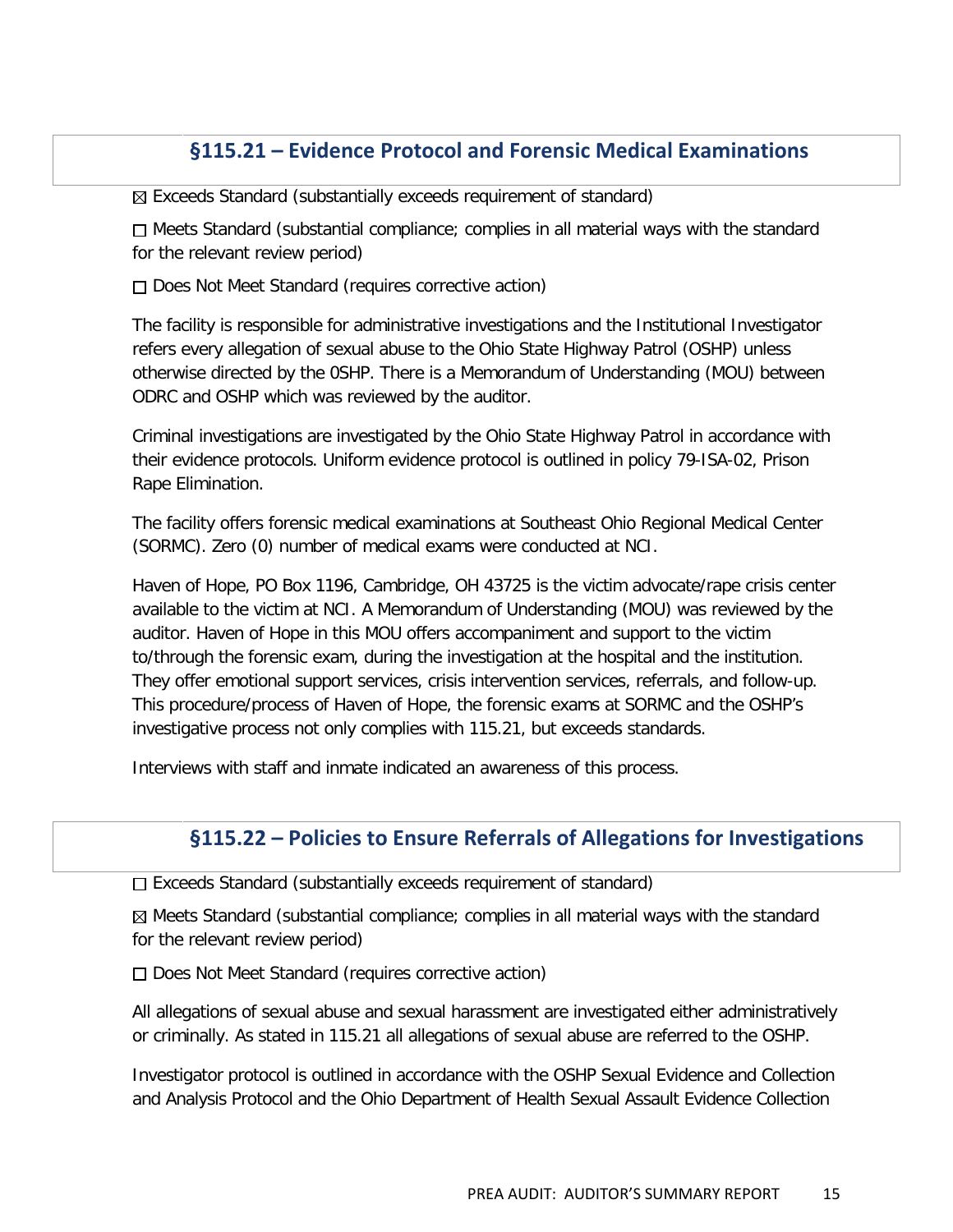Kit Protocol and a National Protocol for Sexual Assault Medical Forensic Examinations Adult/Adolescents (second addition – April 2013).

Interviews with the agency investigator substantiated an excellent working relationship with the staff and OSHP. The interviews also confirmed compliance with the policy for referrals of allegations.

The agency's website http://www.drc.ohio.gov/web/prea.htm contains the policy regarding the referral of allegations of sexual abuse or sexual harassment.

# **§115.31 – Employee Training**

Exceeds Standard (substantially exceeds requirement of standard)

 $\Box$  Meets Standard (substantial compliance; complies in all material ways with the standard for the relevant review period

 $\Box$  Does Not Meet Standard (requires corrective action)

During the audit tour and during the whole audit visit it was noticeable that the staff had been well-trained.

The agency's policy on prison rape elimination in the agency's training policy clearly outlined the procedures and process to train staff who have contact with inmates. The training curriculum addressed the 10 items outlined in standard 115.31. The interviews of random staff addressed the 10 items outlined in 115.31.

It was clear from the policies, the interviews with staff and inmates, the training records, and the curriculum review that the staff was well trained. Moreover, ODRC requires an employee test upon completion of PREA training.

The auditor noted, in reviewing and interviewing staff training, that there is a teamwork exhibited by the institution as a whole. The leadership at this facility has placed an importance on professionalism for staff as well as the importance of complying with PREA standards and ACA standards in the performance of one's duties.

Additionally, staff have been trained on the supervision of Lesbian, Gay, Bisexual, Transgender, and Intersex (LGBTI) inmates, the lesson plan was reviewed and specific questions were asked of staff about their training. Answers to PREA questions submitted to specialized staff as well as PREA questions submitted to random staff exhibited positive attitudes, understanding of rules and regulations and a knowledge of zero tolerance/PREA. In the past 12 months, there have been 418 staff employed by the facility who have contact with inmates that were trained or retrained on the PREA Requirements

Based on the above, the auditor assesses an exceeds standards in staff training.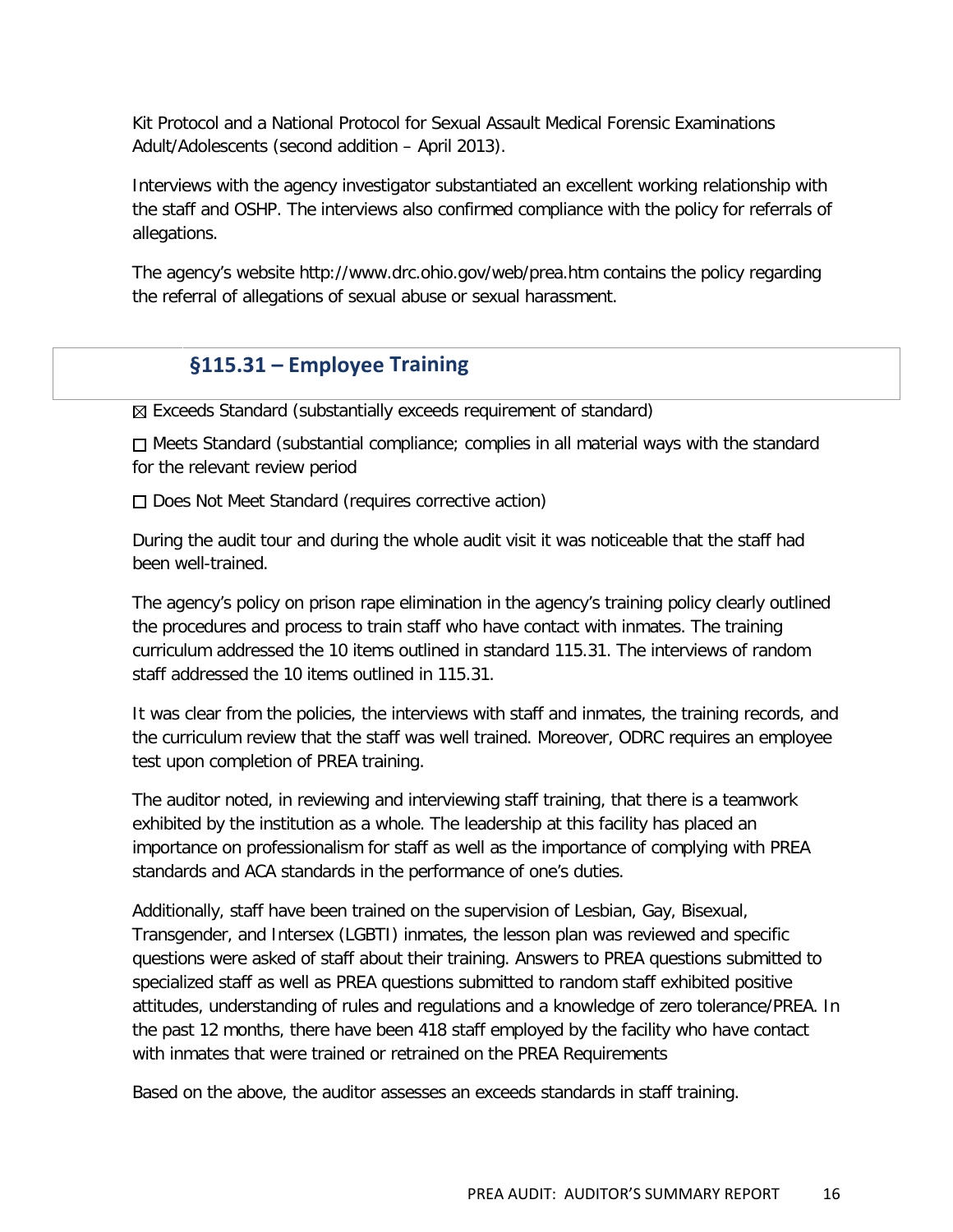# **§115.32– Volunteer and Contractor Training**

 $\square$  Exceeds Standard (substantially exceeds requirement of standard)

Meets Standard (substantial compliance; complies in all material ways with the standard for the relevant review period)

 $\Box$  Does Not Meet Standard (requires corrective action)

All volunteers and contractors who have contact with inmates, have been trained in their responsibilities under PREA and ODRC's policies. Specifically, these policies include procedures regarding sexual abuse/sexual harassment prevention, detection and response.

Volunteers and contractors were interviewed and were aware of the agency's zero tolerance policy regarding sexual abuse and sexual harassment. Acknowledgment forms were required of volunteers/contractors indicating that they understood the training they received.

In the past 12 months, there were 125 volunteers and contractors who had been trained at NCI.

The training script and the PREA training session outline were reviewed.

## **§115.33 – Inmate Education**

Exceeds Standard (substantially exceeds requirement of standard)

 $\Box$  Meets Standard (substantial compliance; complies in all material ways with the standard for the relevant review period)

Does Not Meet Standard (requires corrective action)

Foremost, by visual and verbal notification, the Ohio Department of Rehabilitation and Correction provides information to its inmates indicating they will be provided a safe, humane and an appropriately secure environment, free from the threat of sexual misconduct. ODRC clearly indicates that there is "zero tolerance" for sexual abuse/harassment and that inmates have the right not to be sexually abused or harassed.

The Inmate Orientation policy number 52-RCP-10 outlines the seven-day institutional orientation program where the inmate receives the Inmate Handbook, rules and regulations, an overview of the facility and the PREA education video. Completion of the institution orientation is documented on the Inmate Orientation Checklist signed and dated by the inmate.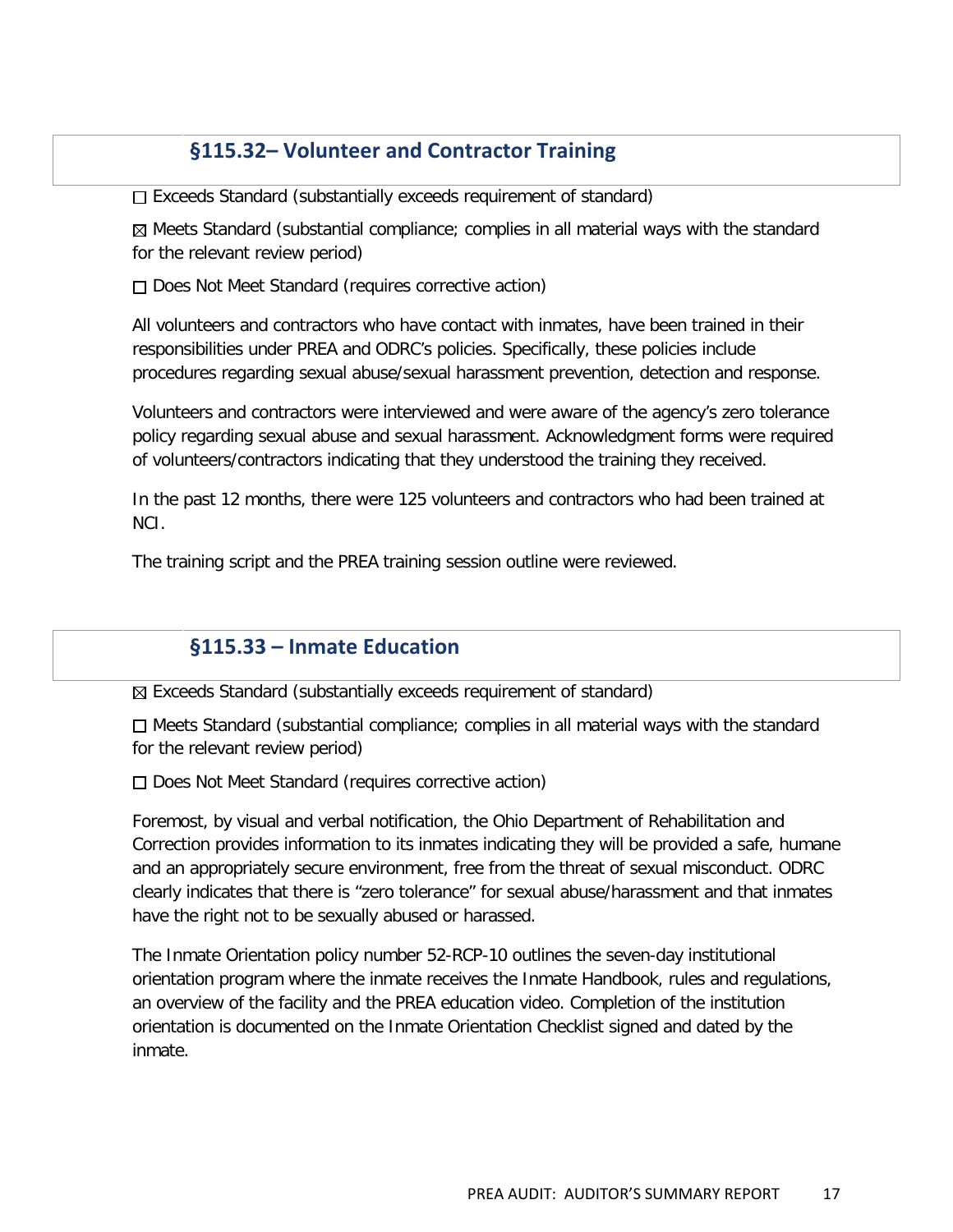Posters, the handbook, and the video, all address PREA; outlining prevention/detection, self protection, response, treatment, and investigation. There is also clear information on how to report. Information is available for inmates who have limited English proficiency, are visually impaired or deaf, have limited reading skills, or are otherwise disabled.

The number of inmates who received comprehensive education on their rights to be free from sexual abuse/harassment and retaliation for reporting such incidents was 2704.

Formal and informal inmate interviews, intake staff interviews, and visual observation of posters/PREA displays supported this PREA standard exceeded compliance.

The communication was so good between staff and inmates, including between the Warden and inmates in the presentation he makes to each orientation group, that this auditor believes that inmate education deserves an exceeds standards.

## **§115.34 – Specialized Training: Investigations**

 $\Box$  Exceeds Standard (substantially exceeds requirement of standard)

 $\boxtimes$  Meets Standard (substantial compliance; complies in all material ways with the standard for the relevant review period)

 $\Box$  Does Not Meet Standard (requires corrective action)

ODRC policy, along with investigator training curriculum/agenda, and personnel/training records all reflect that investigators are trained in conducting sexual abuse investigations in confinement. This training/curriculum is also extended to the Ohio State Highway Patrol. Certificates of completion were reviewed.

The agency maintains documentation through copies of the "Certificates of Completion".

The Noble Correctional Institution has one full-time investigator, and one OSHP officer assigned for the facility.

The specialized staff, investigator interview confirmed specialized training.

## **§115.35 – Specialized training: Medical and mental health care**

□ Exceeds Standard (substantially exceeds requirement of standard)

 $\boxtimes$  Meets Standard (substantial compliance; complies in all material ways with the standard for the relevant review period)

 $\Box$  Does Not Meet Standard (requires corrective action)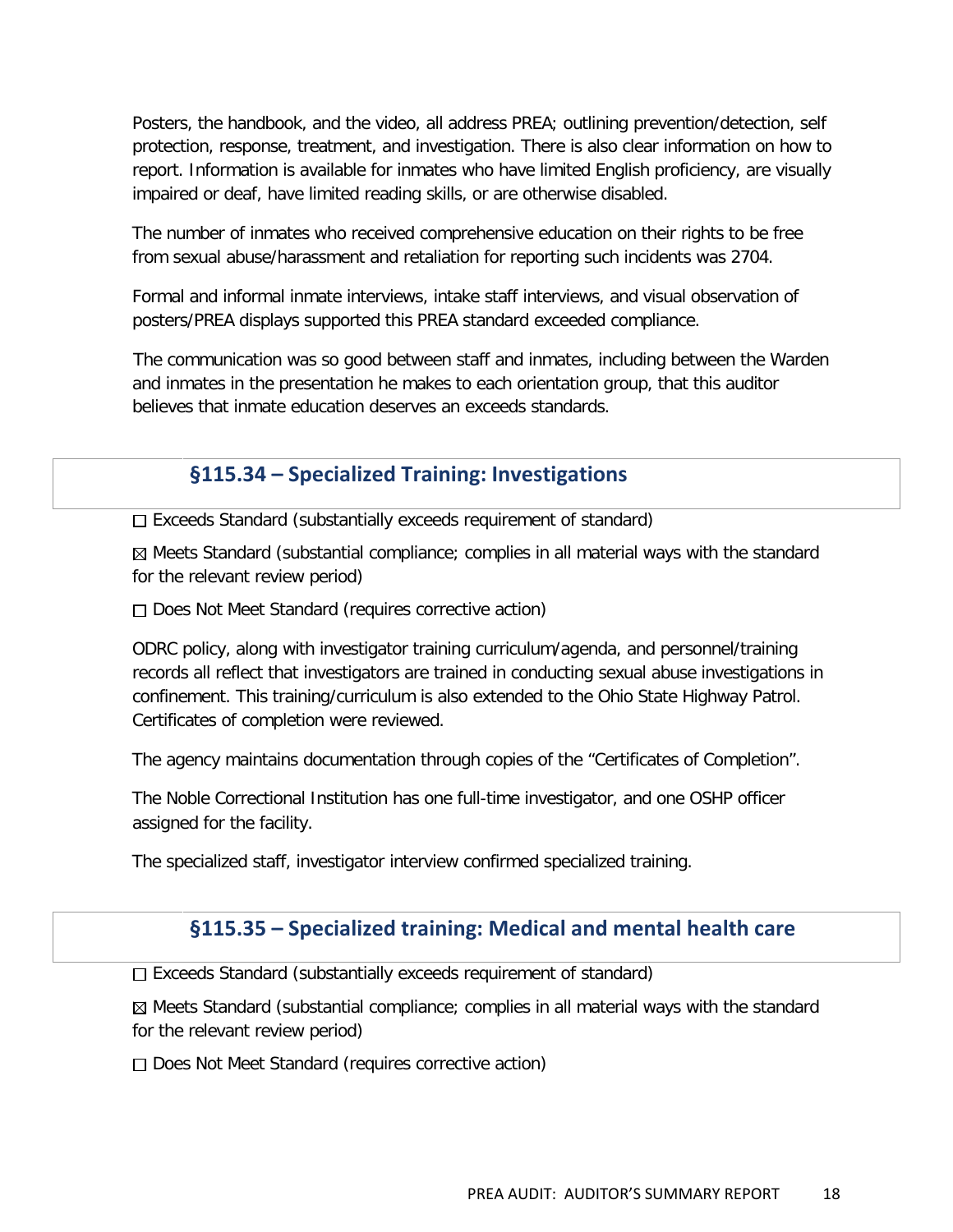According to policy 79-ISA-01, Prison Rape Elimination, specialized training is required for medical and mental health staff.

Specifically, the policy calls for such training to include: a) how to detect and assess signs of sexual conduct, b) how to preserve physical evidence of sexual abuse, c) how to respond effectively and professionally to victims of sexual misconduct, and d) how and to whom to report allegations or suspicions of sexual misconduct.

Interviews with medical and mental health care staff, as well as training records, indicated that this training was offered and that 100% of the staff received such training.

Forensic medical exams are not conducted at NCI.

## **§115.41 – Screening for Risk of Victimization and Abusiveness**

 $\Box$  Exceeds Standard (substantially exceeds requirement of standard)

 $\boxtimes$  Meets Standard (substantial compliance; complies in all material ways with the standard for the relevant review period)

 $\Box$  Does Not Meet Standard (requires corrective action)

PREA Risk Assessment Screening for risk of victimization and abusiveness is done upon admission to a facility or transfer to another facility. This is outlined in the ODRC policy 79-ISA-04, PREA Risk Assessment and Accommodation Strategies. These assessments are done by medical personnel during reception medical intake and are completed by unit management within the prescribed 72 hours.

Risk assessment is completed by the ODRC PREA assessment process electronic screens. These screens were comprehensive and thorough, considering at a minimum, the 10 issues outlined in PREA standard 115.40 1 (d).

Interviews with specialized staff, including mental health staff, as well as interviews with random inmates and the electronic risk assessment process confirmed compliance with this standard.

## **§115.42 – Use of Screening Information**

 $\square$  Exceeds Standard (substantially exceeds requirement of standard)

 $\boxtimes$  Meets Standard (substantial compliance; complies in all material ways with the standard for the relevant review period)

 $\Box$  Does Not Meet Standard (requires corrective action)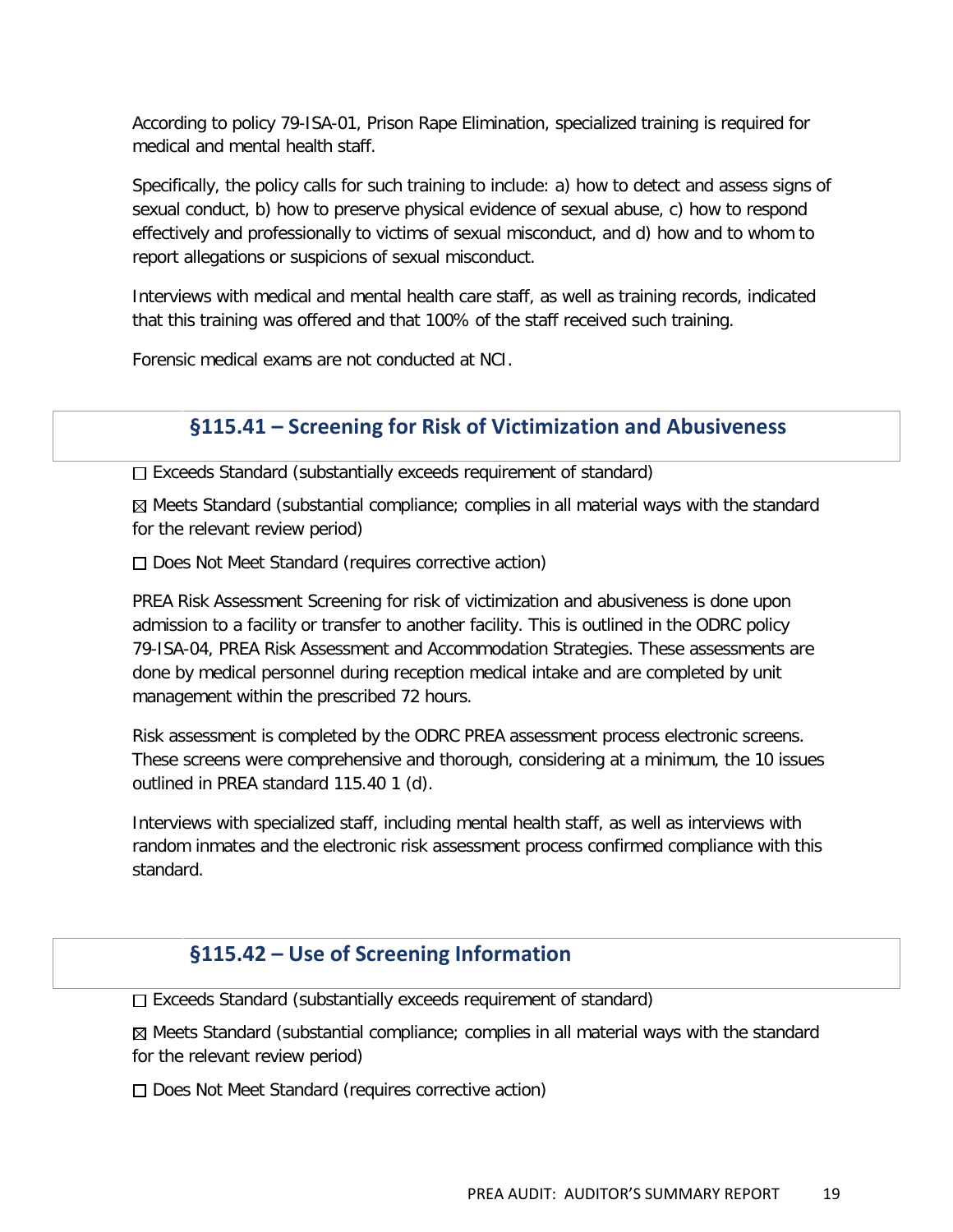It was noted that during the intake process, the institution made housing, bed, work, education, and program assignments for inmates. Special attention was paid to the safety and security of all inmates. Noted were inmates at high risk of sexual victimization and inmates that might be sexually abusive. Especially helpful to the classification/unit management staff (and to the auditor reviewing and assessing compliance) were the PREA Classification Reports, the list of LGBTI Inmates Report, Inmates with Prior Victimization Report, Inmates with Disabilities Report and the PREA Incident Summary, all of which are on a need-to-know/confidential basis.

The facility makes individualized determinations on each inmate, processing and making use of screening information. Interviews with medical and mental health staff, intake staff, and higher level staff indicated appropriate use of information with the goal of keeping inmates safe at NCI.

# **§115.43 – Protective Custody**

 $\square$  Exceeds Standard (substantially exceeds requirement of standard)

 $\boxtimes$  Meets Standard (substantial compliance; complies in all material ways with the standard for the relevant review period)

 $\Box$  Does Not Meet Standard (requires corrective action)

The agency's policy on PREA Risk Assessments and Accommodation Strategies prohibits the placement of inmates at high risk for sexual victimization in involuntary segregated housing.

There have been zero (0) number of inmates at risk of sexual victimization, who were held in involuntary segregated housing in the past 12 months for 1 to 24 hours while awaiting completion of assessment nor were there inmates placed in involuntary segregated housing while awaiting alternative placement.

There are only 96 beds in segregated housing, i.e. 46 cells double bunked and four (4) cells single occupancy thus, with approximately 2500 inmates, these beds are used very judiciously. More importantly, this is a medium/minimum security facility, and as PREA is concerned, any housing and segregation would be after all alternatives have been explored. The standard procedure is such that if there is a risk with no alternative at NCI an immediate transfer is accomplished.

# **§115.51 – Inmate Reporting**

□ Exceeds Standard (substantially exceeds requirement of standard)

 $\boxtimes$  Meets Standard (substantial compliance; complies in all material ways with the standard for the relevant review period)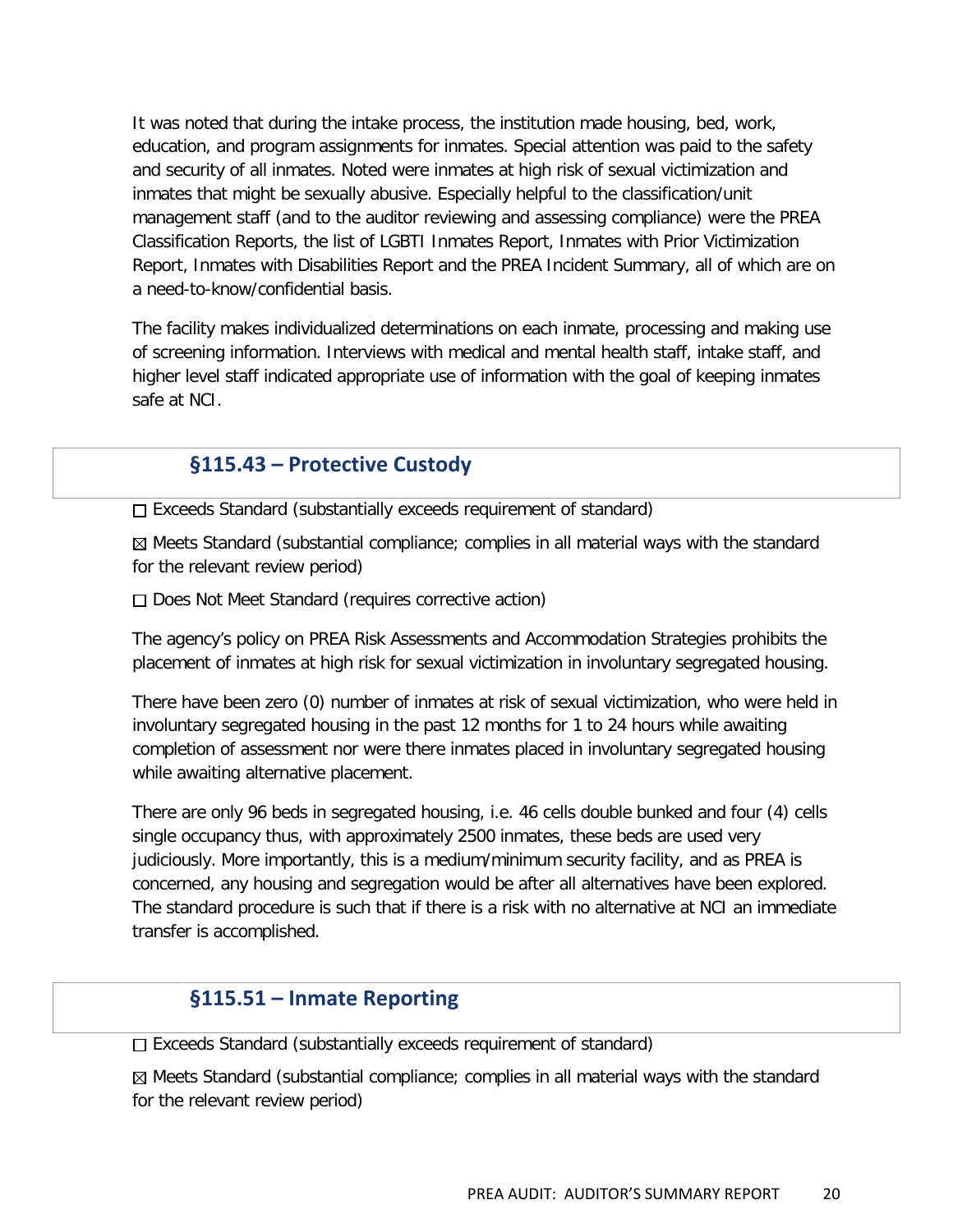$\Box$  Does Not Meet Standard (requires corrective action)

The ODRC has established multiple internal ways for inmates to report privately to agency officials about sexual abuse, sexual harassment, retaliation and staff neglect or violation of responsibilities. This is outlined in the policy 79-ISA-02, which is the policy on prisons sexual misconduct, reporting, response, investigation, and prevention of retaliation. Not only is this outlined in the policy, but there are several ways in which the method for reporting is given to inmates and staff.

The Inmate Handbook and the Staff Handbook outline inmate reporting, and staff reporting. Posters outline inmate reporting and are displayed throughout the institution at NCI. The inmate training video outlines reporting. The staff training video outlines reporting.

The message is clear to this auditor from the policy, staff and inmate training, interviews with staff and inmates, the observation of bulletin board announcements and posters, that if there is sexual abuse or sexual harassment, report it.

Report it: verbally to a staff member; in writing to any staff member; to ODRC operations support Center; to an outside agency hotline (no cost from inmate phone); by a friend or a relative calling; and by emailing (ODRC.ReportSexualAbuseMisconduct@odrc.state.oh.us). Staff are required to document verbal reports and to report further, immediately.

The agency has established procedures for staff to report privately. Not only can staff report privately outside the chain of command, to the Warden or Institutional PREA Manager, but also via an incident report to the PREA manager, or can send it to the Agency PREA Coordinator. Staff are trained in these procedures by video presentation, intranet, and annual training (curriculum).

## **§115.52 – Exhaustion of Administrative Remedies**

□ Exceeds Standard (substantially exceeds requirement of standard)

 $\Box$  Meets Standard (substantial compliance; complies in all material ways with the standard for the relevant review period)

 $\Box$  Does Not Meet Standard (requires corrective action)

 $\boxtimes$  Not Applicable

The ODRC does not utilize administrative procedures to address allegations of sexual abuse or sexual harassment. All cases of sexual abuse or sexual harassment are referred for investigation (Institution/Ohio State Highway Patrol).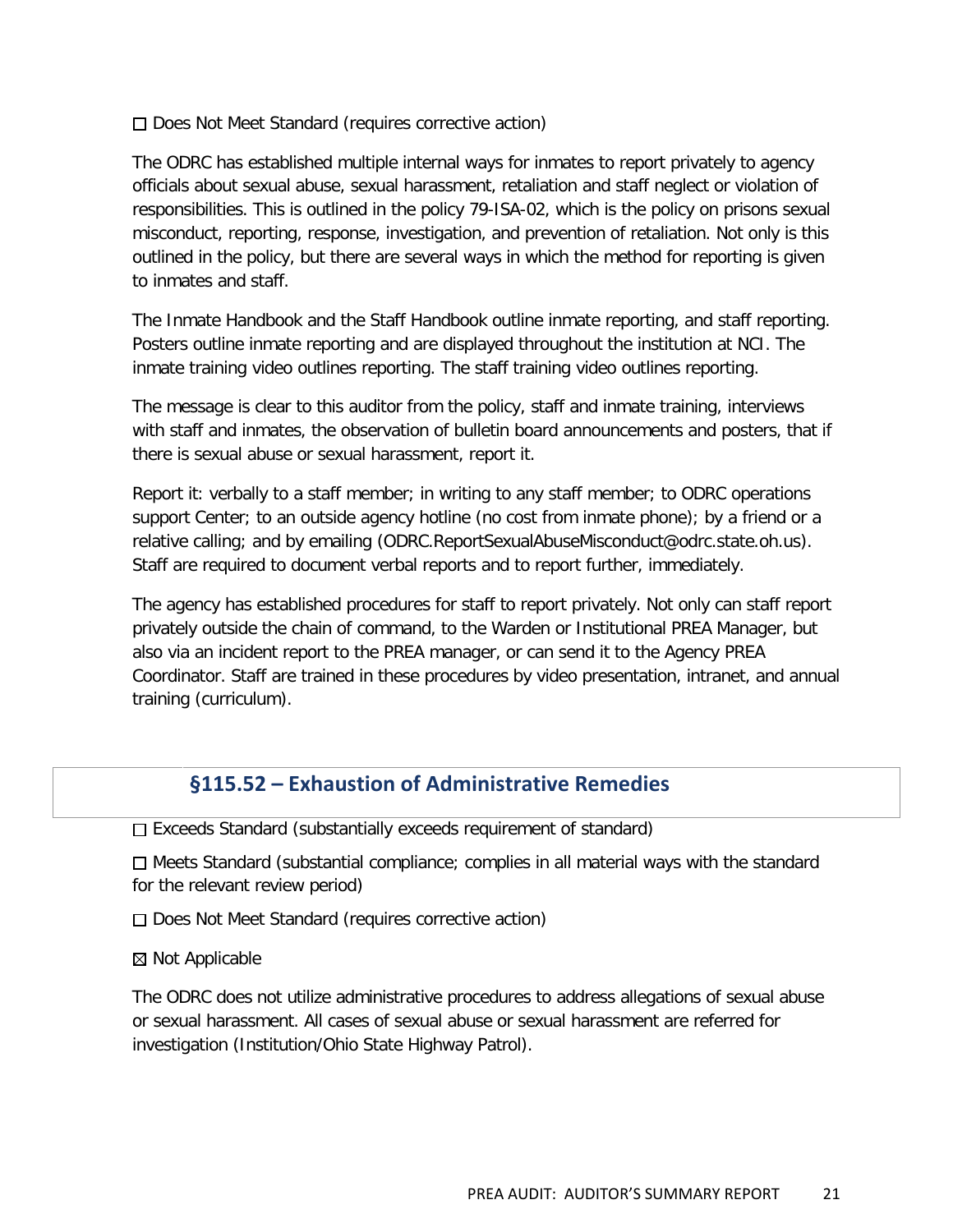# **§115.53 – Inmate Access to Outside Confidential Support Services**

 $\square$  Exceeds Standard (substantially exceeds requirement of standard)

 $\boxtimes$  Meets Standard (substantial compliance; complies in all material ways with the standard for the relevant review period)

 $\Box$  Does Not Meet Standard (requires corrective action)

Noble Correctional Institution provides inmates with access to outside victim advocates for emotional support services. Not only are mailing addresses, telephone numbers, including toll-free hotline numbers, available and provided but, NCI has a Memorandum of Understanding (MOU) with the Haven of Hope, PO Box 1196, Cambridge, OH for services including the following:

Accompanying and supporting the victim through the forensic examination

Accompanying and supporting the victim through investigatory interviews

Providing emotional support

Providing crisis intervention services

Providing referrals for resources

Providing follow-up services.

Also outlined, are the limitations to confidentiality, the telephone number to call for emotional support, the address that is available for the victims to write to for emotional support and an appropriate contact person.

#### **§115.54 – Third-Party Reporting**

 $\Box$  Exceeds Standard (substantially exceeds requirement of standard)

 $\boxtimes$  Meets Standard (substantial compliance; complies in all material ways with the standard for the relevant review period)

Does Not Meet Standard (requires corrective action)

The Noble Correctional Institution Visitor Guide brochure; the external posters, in Spanish and English, that indicate in red letters "Break the Silence" and that family and friends can report allegations of sexual abuse, sexual harassment, and retaliation by calling the specific PREA number and/or by e-mailing the Ohio Department of Rehabilitation and Correction at the email address given; substantiate compliance with this standard.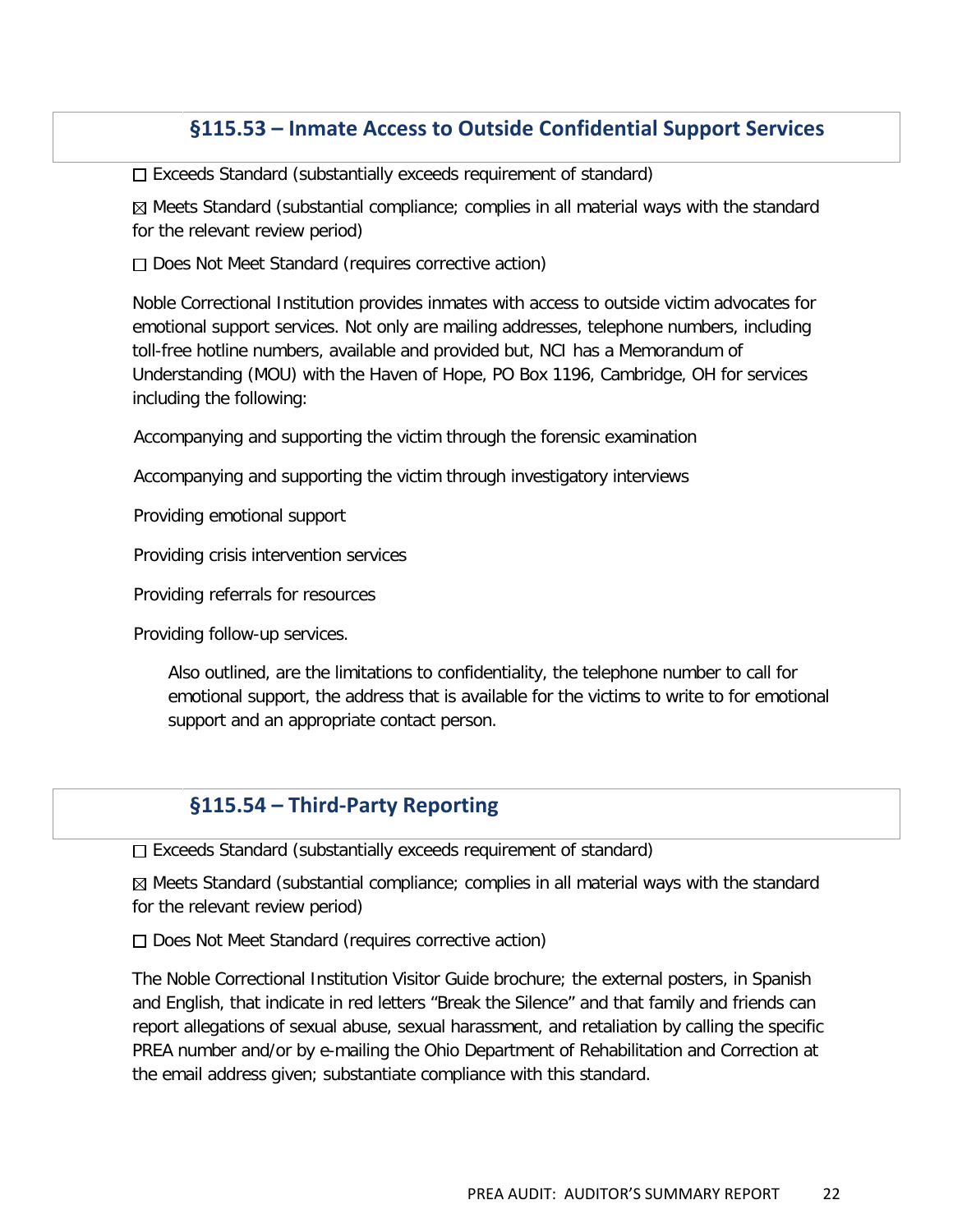Inmate and staff interviews also confirmed that inmates and staff are well aware of the thirdparty reporting options.

# **§115.61 – Staff and** Agency **Reporting Duties**

 $\Box$  Exceeds Standard (substantially exceeds requirement of standard)

 $\boxtimes$  Meets Standard (substantial compliance; complies in all material ways with the standard for the relevant review period)

 $\Box$  Does Not Meet Standard (requires corrective action)

The ODRC requires all staff to report immediately and according to policy 79 – ISA – 02, Prison Sexual Misconduct, Reporting, Response, Investigation, and Prevention of Retaliation, any knowledge, suspicion, or information they receive regarding an incident of sexual abuse or sexual harassment that occurred at a facility. This report is to be made immediately.

It is also required by this policy that any staff neglect or violation of responsibilities be immediately reported. If it contributes to an incident of sexual abuse/harassment are retaliation.

Random staff interviews confirm that all staff have been trained in their responsibility to report.

## **§115.62 – Agency Protection Duties**

□ Exceeds Standard (substantially exceeds requirement of standard)

 $\boxtimes$  Meets Standard (substantial compliance; complies in all material ways with the standard for the relevant review period)

Does Not Meet Standard (requires corrective action)

As noted in PREA standards 115.41 and 115.42 (risk/assessment screening and use of screening info) the agency and Noble Correctional Institution do a good job at this medium/ minimum facility with classification and identification (risk factors) of inmates. Furthermore, reports of substantial risk of imminent sexual abuse by policy are to be immediately forwarded to the Investigator, Unit Management Chief, and shift supervisor. At NCI, the staff/institution is prepared to address and handle such (as confirmed by interviews) however, as of this time, there have been no reports of imminent risk of sexual abuse (memo from PREA Manager at NCI).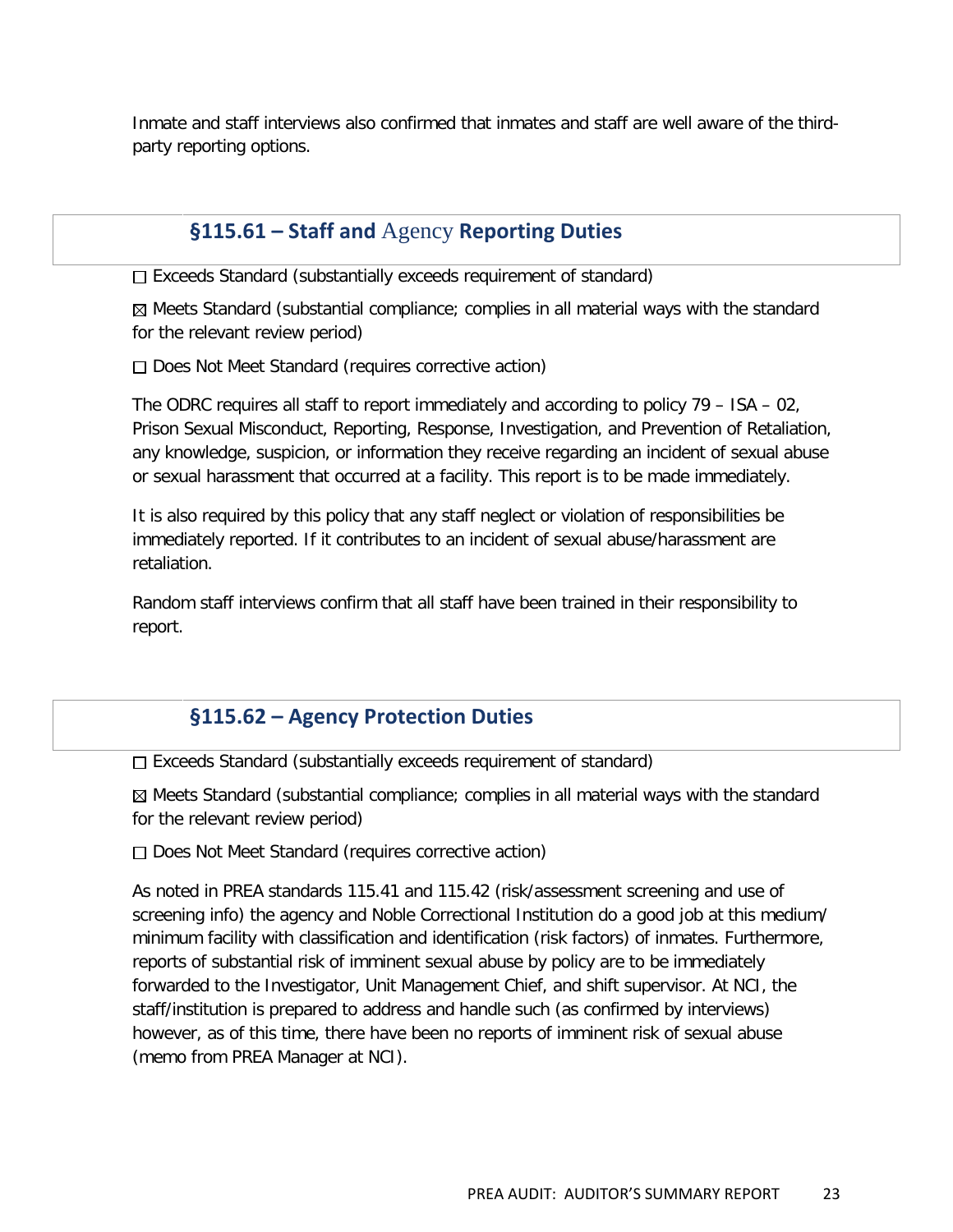# **§115.63 – Reporting to Other Confinement Facilities**

Exceeds Standard (substantially exceeds requirement of standard)

 $\boxtimes$  Meets Standard (substantial compliance; complies in all material ways with the standard for the relevant review period)

 $\Box$  Does Not Meet Standard (requires corrective action)

NCI, during the past 12 months, reported one allegation of an inmate that was sexually abused while confined at another facility. This report was reviewed by the auditor and found that the NCI Warden and staff followed agency policy notifying the head of the facility where the sexual abuse was alleged to have occurred. This allegation was appropriately investigated/handled according to policy. The 72 hour reporting time frame was met (3/5/14 allegation reported at NCI, 3/5/14 allegation reported to the other facility).

Documentation of the incident was in the investigative file with appropriate dates/times.

Agency policy requires that allegations received from other facilities are investigated in accordance with PREA standards, this is done at NCI.

# **§115.64 – Staff First Responder Duties**

 $\Box$  Exceeds Standard (substantially exceeds requirement of standard)

 $\boxtimes$  Meets Standard (substantial compliance; complies in all material ways with the standard for the relevant review period)

 $\Box$  Does Not Meet Standard (requires corrective action)

The ODRC, through its policies and training, has developed a proactive staff/team of employees, contractors, and volunteers who provide for the reporting and response to sexual abuse allegations at ODRC facilities. First, Appendix C of the Prison Rape Elimination Policy outlines, for non-security staff and security staff, the steps to be followed as a first responder. Second, Appendix D is a First Responder Checklist which is a follow-up to the actual steps taken for non-security and security staff. Addressed are the four issues: 1) separating the victim and abuser, 2) preserving/protecting the crime scene, 3) allows for collection of physical evidence from the victim, 4) allows for collection of physical evidence from the abuser.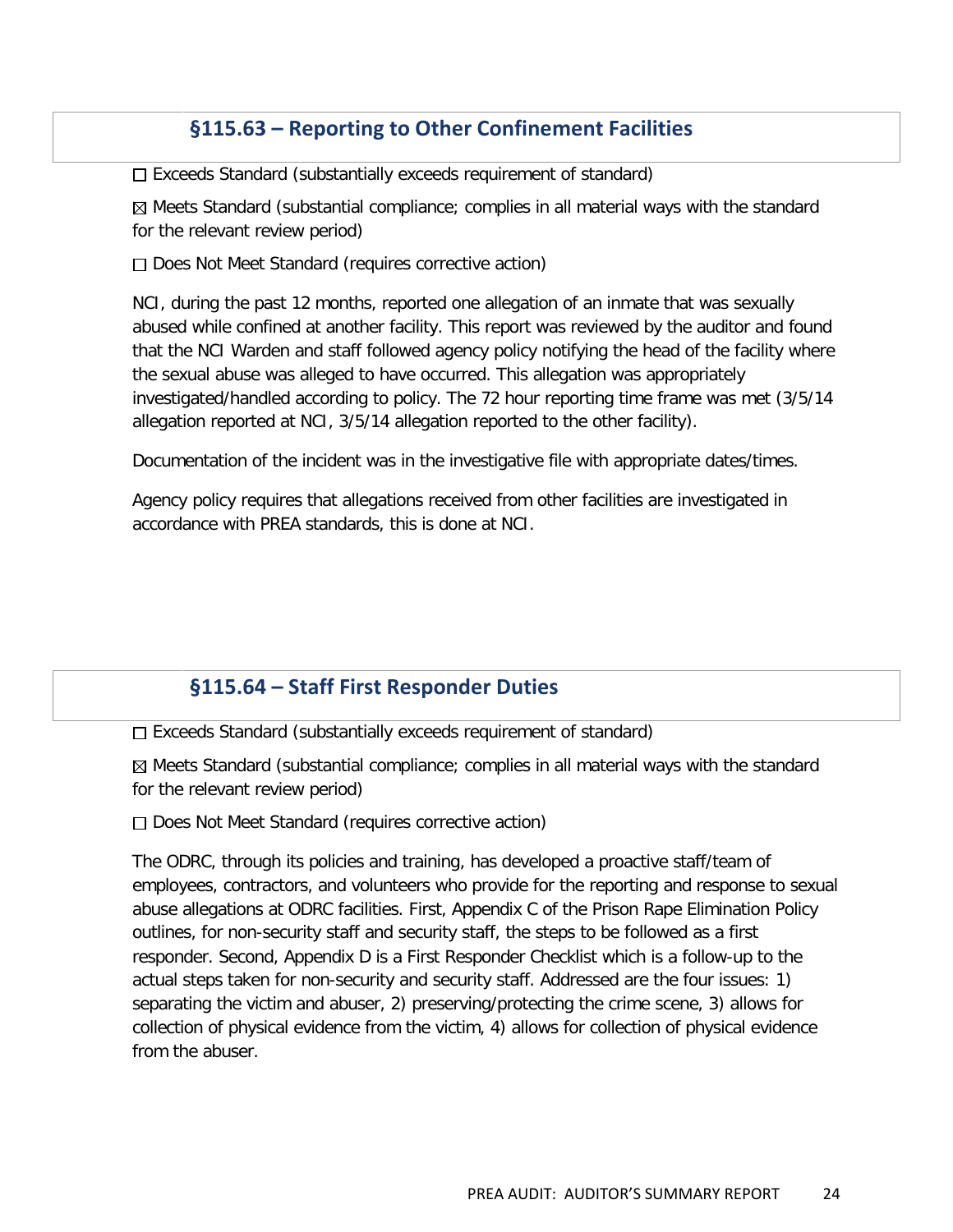At NCI in the past 12 months, there were eight alleged claims of sexual abuse. None of these claims occurred within a time frame such that there had to be separation of victim and abuser, nor did these alleged claims allow for collection of physical evidence.

Agency and facility policy require that if the first responder is not a security staff member, that the responder is required to request the alleged victim not to destroy physical evidence and to notify security staff.

Random staff interviews and specialized staff interviews support compliance with this standard.

# **§115.65 – Coordinated Response**

 $\Box$  Exceeds Standard (substantially exceeds requirement of standard)

 $\boxtimes$  Meets Standard (substantial compliance; complies in all material ways with the standard for the relevant review period)

 $\Box$  Does Not Meet Standard (requires corrective action)

The Warden has emphasized establishing a coordinated response at NCI. Monthly meetings are held with key staff to review incidents, if occurred, or to discuss PREA compliance as appropriate. Conversations and interviews with the Warden revealed his personal commitment to PREA compliance. Moreover, he was observed twice, by the auditor, meeting with inmates in Orientation and personally delivering a positive motivational message, including behavioral expectations at NCI.

The coordinated response is handled by the Sexual Abuse Response Team (SART). Policy indicates that they address: policy change, motivation, physical barriers, staffing, technology, and making recommendations for improvement. The "team approach" is emphasized by NCI involving first responders, medical and mental health practitioners, investigators, and facility leadership.

# **§115.66 – Preservation of ability to protect inmates from contact with** abusers

 $\Box$  Exceeds Standard (substantially exceeds requirement of standard)

 $\Box$  Meets Standard (substantial compliance; complies in all material ways with the standard for the relevant review period)

 $\Box$  Does Not Meet Standard (requires corrective action)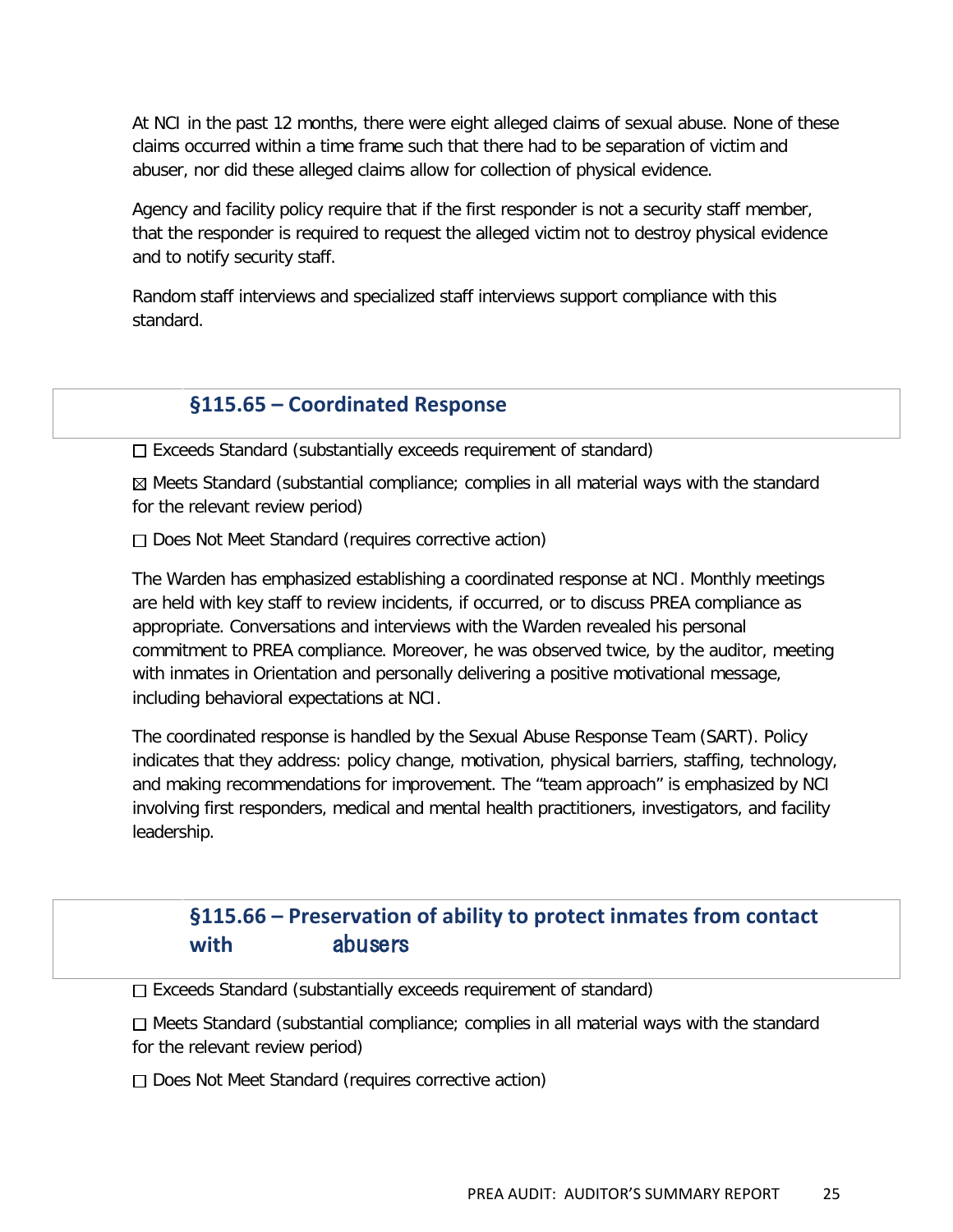$\boxtimes$  Not Applicable

Central Office reported there has been no collective bargaining agreement entered into or renewed since August 2012. (No agreement at the time of PREA audit.)

## **§115.67 – Agency protection against retaliation**

 $\Box$  Exceeds Standard (substantially exceeds requirement of standard)

 $\boxtimes$  Meets Standard (substantial compliance; complies in all material ways with the standard for the relevant review period)

 $\Box$  Does Not Meet Standard (requires corrective action)

Agency policy 79-ISA-02, … Retaliation, specifically states "for at least 90 calendar days following a report of sexual misconduct, the institution investigator shall monitor the conduct and treatment of inmates or staff who reported the sexual misconduct and of inmates who are reported to have suffered sexual misconduct to see if there are charges that may suggest possible retaliation by inmates or staff...".

Institutional investigators are assigned the responsibility of monitoring retaliation.

In section 3, of the Allegation of Sexual Abuse packet, is a checklist/form, entitled: "Protection and Follow Up", that is used by the institution to assist in combating retaliation. An example of this form and its use was reviewed by the auditor at Noble CI. Retaliation occurred once at NCI in the last 12 months.

The agency/NCI monitors for 90 days unless a continuing need is indicated.

#### **§115.68 – Post-Allegation Protective Custody**

 $\Box$  Exceeds Standard (substantially exceeds requirement of standard)

 $\boxtimes$  Meets Standard (substantial compliance; complies in all material ways with the standard for the relevant review period)

Does Not Meet Standard (requires corrective action)

The agency/institution NCI has a policy prohibiting the placement of inmates who allege to have suffered sexual abuse in involuntary segregated housing, unless an assessment of all available alternatives has been made and a determination has been made that there is no available alternative means of separation from likely abusers. The ODRC has many institutions with a variety of classifications and separation options readily available.

Policy number 79-ISA-04, PREA Risk Assessments and Accommodation Strategies, directs that inmates at high risk for victimization shall not be placed in involuntary segregation.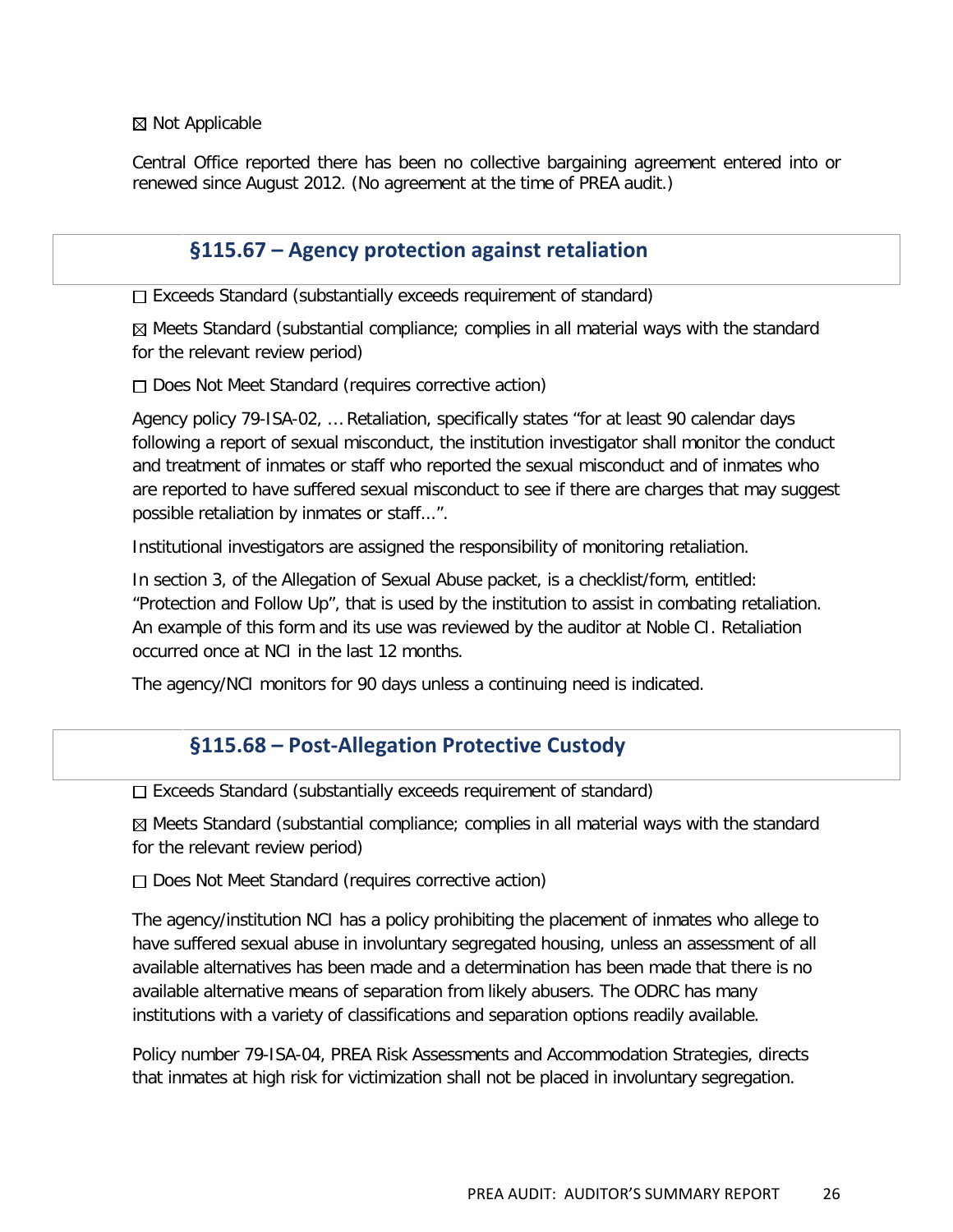Noble CI has had zero (0) number of inmates in the past 12 months, placed in involuntary segregation.

# **§115.71 – Criminal and Administrative Agency Investigations**

 $\Box$  Exceeds Standard (substantially exceeds requirement of standard)

 $\boxtimes$  Meets Standard (substantial compliance; complies in all material ways with the standard for the relevant review period)

 $\Box$  Does Not Meet Standard (requires corrective action)

The agency, Noble CI has a policy related to criminal and administrative agency allegations. This policy is number 79-ISA-02, Prison Sexual Misconduct, Reporting, Response, Investigation, and Prevention of Retaliation.

The ODRC and the OSHP have entered into a Memorandum of Understanding that states: "pursuant to PREA 115.21 Evidence Protocols and 115.71 Administrative and Criminal Investigations, we, the Ohio Department of Rehabilitation and Correction and the Ohio State Highway Patrol enter into this memorandum of understanding to collaboratively provide a uniform process for evidence collection and the investigation of PREA related incidents".

Substantiated allegations that appear to be criminal are referred for prosecution.

At Noble CI, there have been zero (0) number of sustained allegations of conduct that appear to be criminal since 08/20/2012.

Retention by the OSHP is "pretty much forever" and for ODRC retention is 10 years beyond the inmate's release, or the employee's termination.

# **§115.72 – Evidentiary Standard for Administrative Investigations**

 $\Box$  Exceeds Standard (substantially exceeds requirement of standard)

 $\boxtimes$  Meets Standard (substantial compliance; complies in all material ways with the standard for the relevant review period)

 $\Box$  Does Not Meet Standard (requires corrective action)

The ODRC proposes no standard higher than a preponderance of the evidence for determining whether allegations of sexual abuse/harassment are substantiated. (Policy 79- ISA-02) Prison Sexual Misconduct Reporting, Response, Investigation, and Prevention of Retaliation.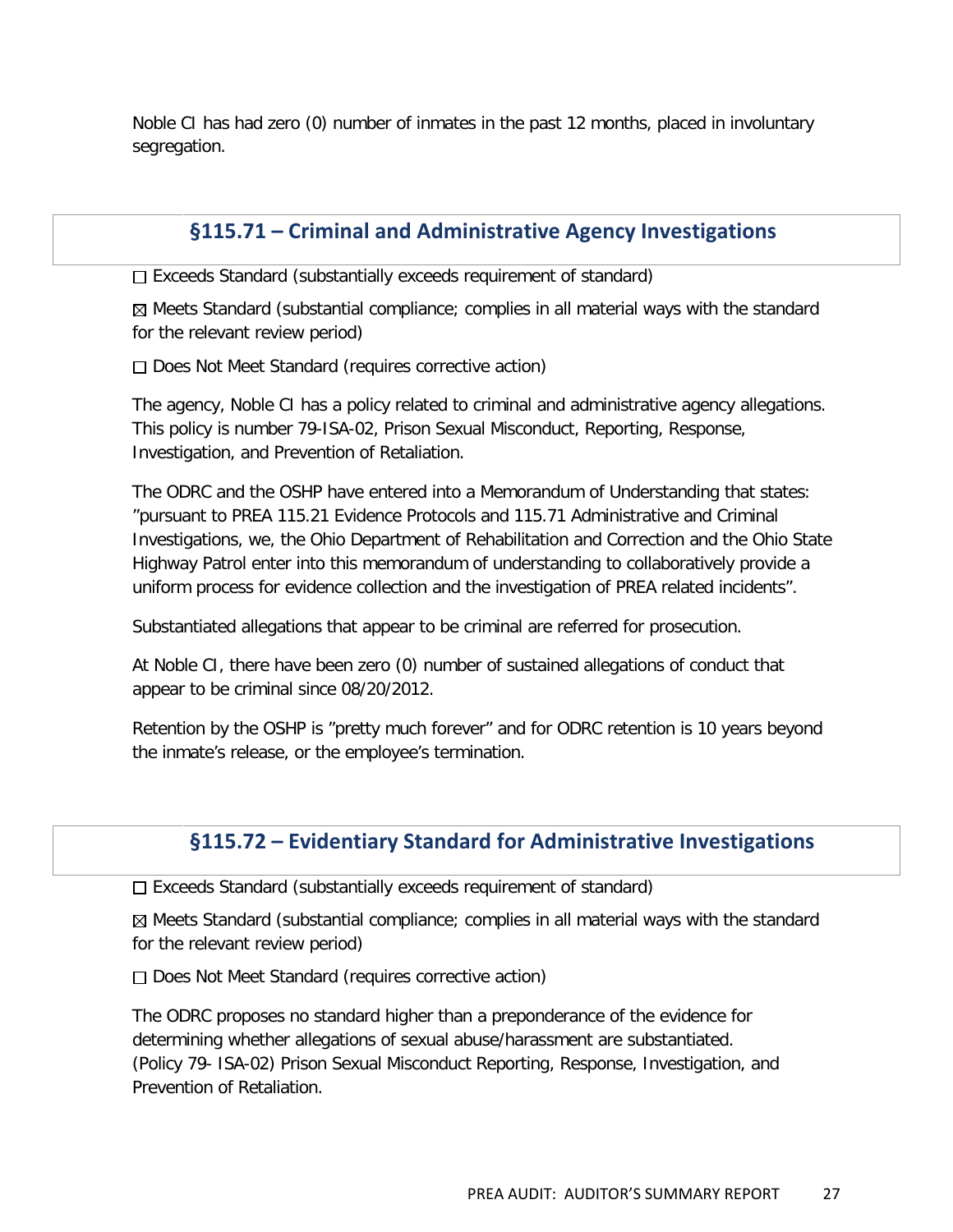# **§115.73 – Reporting to Inmate**

 $\square$  Exceeds Standard (substantially exceeds requirement of standard)

 $\boxtimes$  Meets Standard (substantial compliance; complies in all material ways with the standard for the relevant review period)

 $\Box$  Does Not Meet Standard (requires corrective action)

In the agency's policy 79-ISA-02 under the section, "Completion of an Investigation", it states that the institution "investigator shall inform the inmate as to whether the allegation has been determined to be substantiated, unsubstantiated, are unfounded." Further, if the agency did not conduct the investigation, it is to request such information from the OSHP to inform the inmate.

Inmates who alleged sexual abuse were informed verbally or in writing of the results of the investigation.

The agency's policy also requires if an inmate makes an allegation of sexual abuse against a staff member, that the inmate be informed (unless unfounded) whenever the staff member is no longer posted, no longer employed, or leaves the agency.

The agency/NCI documents all notifications to inmates concerning this standard.

## **§115.76 – Disciplinary sanctions for staff**

 $\Box$  Exceeds Standard (substantially exceeds requirement of standard)

 $\boxtimes$  Meets Standard (substantial compliance; complies in all material ways with the standard for the relevant review period)

Does Not Meet Standard (requires corrective action)

Staff is subject to disciplinary sanctions up to and including termination. The ODRC's policy on Prison Rape Elimination (79-ISA-01) directs that "all staff shall be subject to disciplinary sanctions up to and including termination for violating agency sexual misconduct policies. Terminations for violations of agency sexual misconduct policy or resignations by staff that would have been terminated if not for their resignation, shall be reported to law enforcement agencies unless the activity was clearly not criminal".

Employee Standards of Conduct also addresses expectations and sanctions.

NCI has zero (0) number of staff that have been terminated or resigned prior to termination for violation of agency sexual abuse/harassment policies. Additionally, zero (0) number of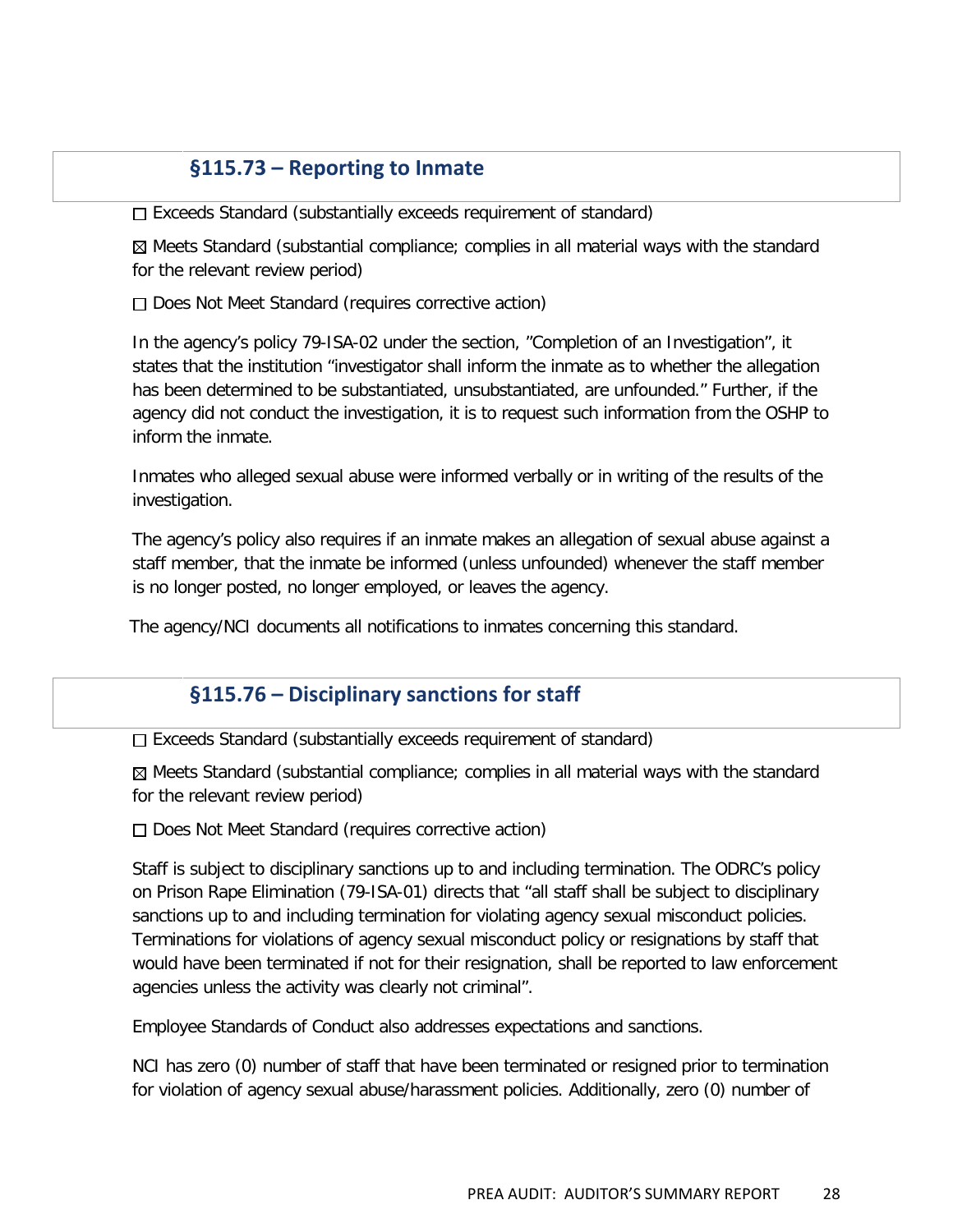staff have been disciplined or reported to law enforcement (licensing boards) for violation of agency sexual abuse/harassment policies.

## **§115.77 – Corrective action for contractors and volunteers**

 $\Box$  Exceeds Standard (substantially exceeds requirement of standard)

 $\boxtimes$  Meets Standard (substantial compliance; complies in all material ways with the standard for the relevant review period)

Does Not Meet Standard (requires corrective action)

Agency/institutional policy requires that any contractor or volunteer who engages in sexual abuse be reported to law enforcement agencies and to licensing boards unless activity was clearly not criminal. Also, policy requires that any contractor or volunteer who engages in sexual abuse be prohibited from contact with inmates (policy, 79-ISA-01, and policy 71-SOC-01, Recruitment, Training and Supervision of Volunteers, and Volunteer Contractor Standards of Conduct).

## **§115.78 – Disciplinary sanctions for inmates**

 $\Box$  Exceeds Standard (substantially exceeds requirement of standard)

 $\boxtimes$  Meets Standard (substantial compliance; complies in all material ways with the standard for the relevant review period)

Does Not Meet Standard (requires corrective action)

Inmates at Noble CI are subject to disciplinary sanctions only pursuant to the ODRC formal disciplinary process following an administrative finding that an inmate engaged in inmate on inmate sexual abuse.

Inmate Rules of Conduct (5120-9-06) list rules violations/disciplinary violations. Dispositions for rule violations are defined in the Administrative Codes (5120-9-07, 5120-9-08).

In the past 12 months, there have been zero (0) number of criminal and administrative findings of inmate on inmate sexual abuse at NCI.

## **§115.81 – Medical and mental health screenings; history of sexual abuse**

 $\Box$  Exceeds Standard (substantially exceeds requirement of standard)

 $\boxtimes$  Meets Standard (substantial compliance; complies in all material ways with the standard for the relevant review period)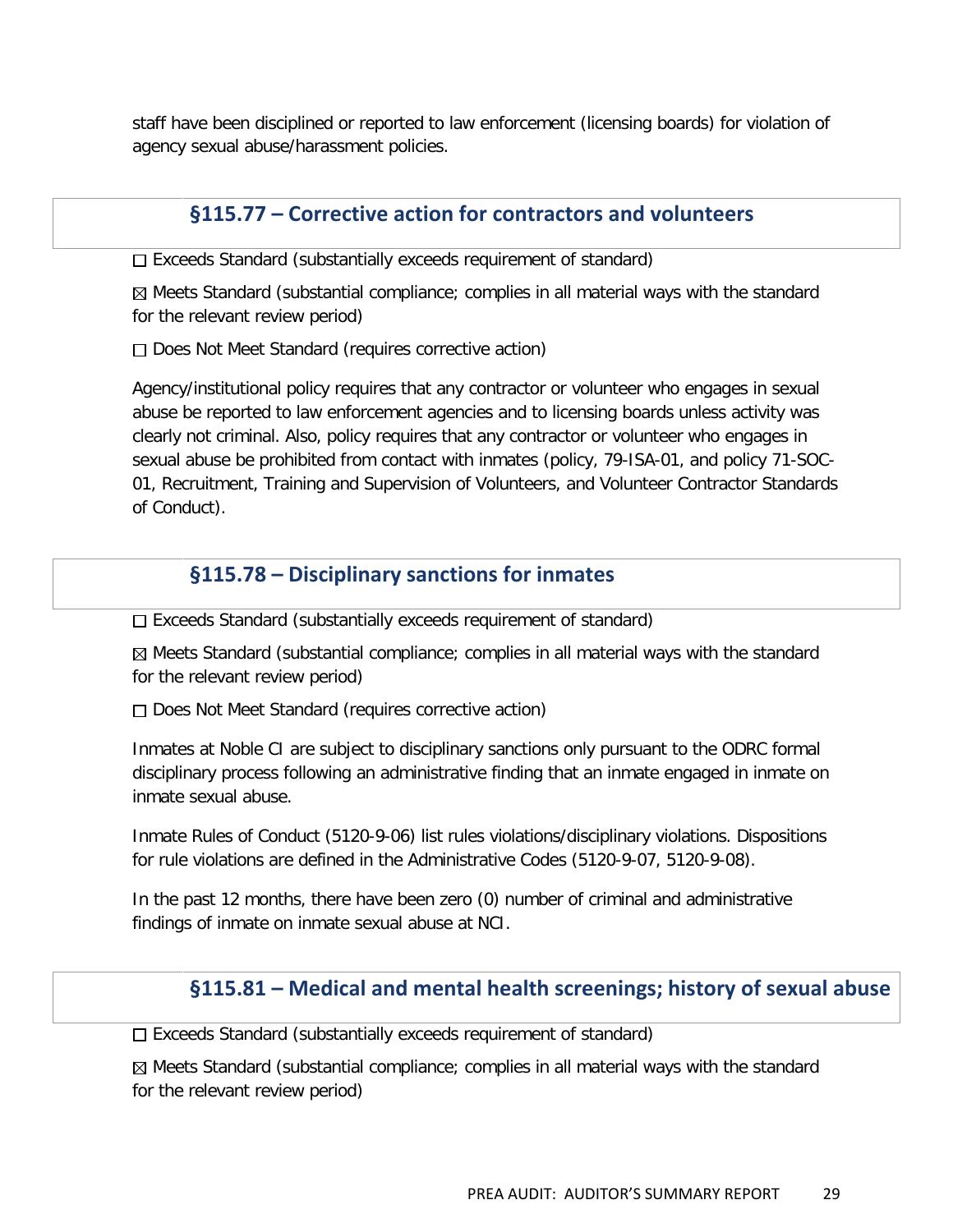$\Box$  Does Not Meet Standard (requires corrective action)

Standard 115.41, Screening for Risk of Victimization and Abusiveness, addresses each inmate that enters/transfers to NCI. If an inmate discloses, during this screening/assessment, sexual victimization, he is offered mental health follow-up; if previously perpetrated sexual abuse is disclosed in this screening, he is offered a follow-up meeting with a mental health practitioner.

Follow-up meetings are offered within 14 days of intake.

Medical and mental health information is strictly limited.

Interviews with specialized staff in medical and mental health supports compliance of this standard.

#### **§115.82 – Access to emergency medical and mental health services**

□ Exceeds Standard (substantially exceeds requirement of standard)

 $\boxtimes$  Meets Standard (substantial compliance; complies in all material ways with the standard for the relevant review period)

 $\Box$  Does Not Meet Standard (requires corrective action)

Inmates at Noble CI receive unimpeded access to emergency medical and crisis intervention services. Medical is available 24/7. Mental health is on-call during non-business hours.

Emergency services/hospital are available via 911/local EMS.

Forensic PREA exams are done at Southeast Ohio Regional Medical Center, Cambridge, OH.

NCI Mental Health emergency on-call list was provided to the auditor outlining coverage.

Treatment services are provided to every victim without financial cost.

# **§115.83 – Ongoing medical and mental** he 
**victims and abusers**

□ Exceeds Standard (substantially exceeds requirement of standard)

 $\boxtimes$  Meets Standard (substantial compliance; complies in all material ways with the standard for the relevant review period)

 $\Box$  Does Not Meet Standard (requires corrective action)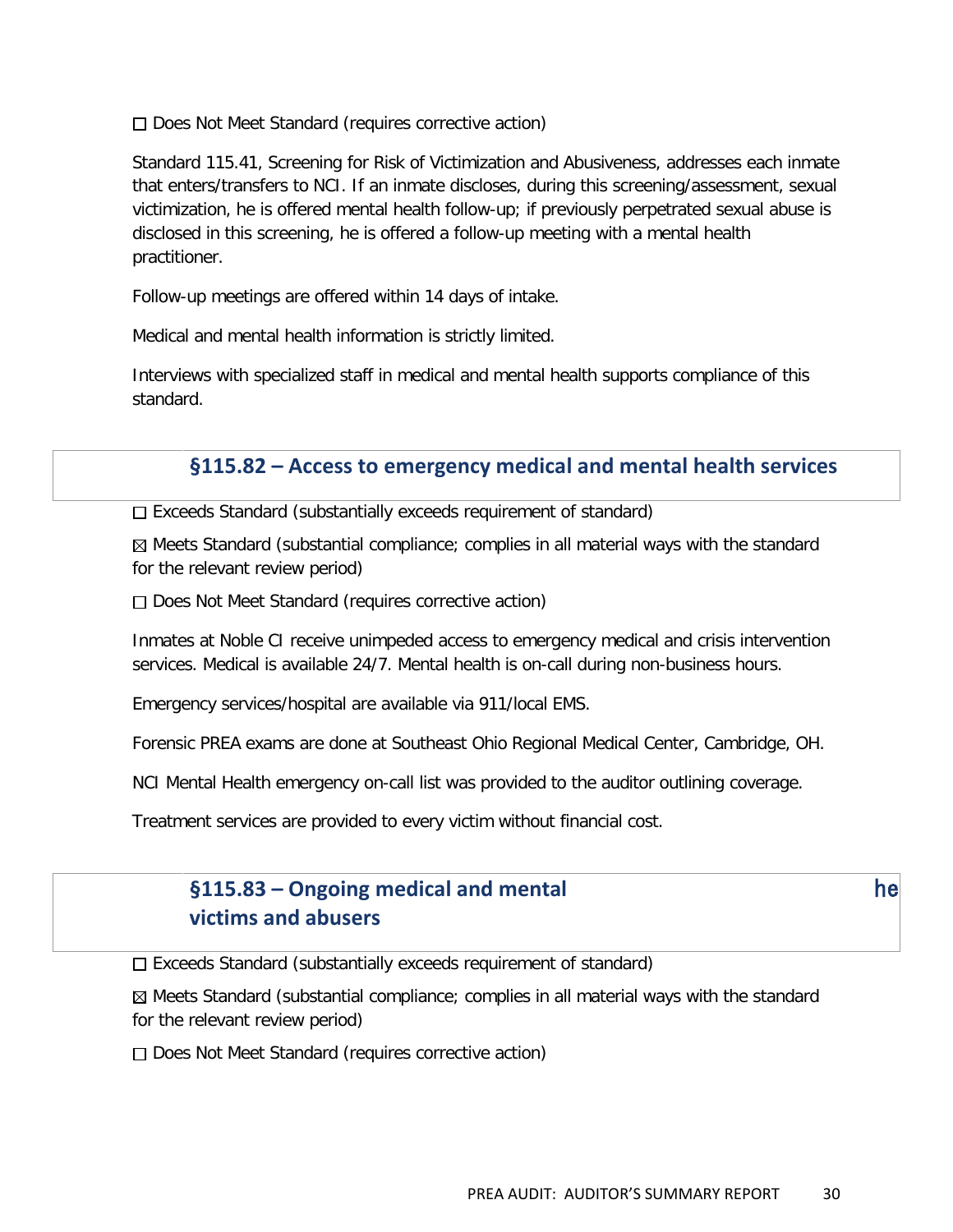The Noble Correctional Institution offers medical and mental health evaluation, treatment, victim assistance, and follow up, as appropriate, to all inmates who have been victimized by sexual abuse. Treatment and services are also extended to those who are abusers.

Policy number 67-MNH-02, Mental Health Screening and Mental Health Classification, requires that a detailed mental health screening, DRC 5163, by a mental health professional be completed on all inmates within 14 calendar days of their arrival at the institution.

Protocols are outlined in Mental Health policy 67-MNH-15 titled: Mental Health Treatment. Addressed is the treatment planning process and the treatment planning for inmates preparing to re-enter the community. Victims and abusers are considered. Victims of sexual abuse are offered a test for sexually transmitted infections as medically appropriate.

Noble CI is an all-male facility.

# **§115.86 – Sexual abuse incident reviews**

 $\Box$  Exceeds Standard (substantially exceeds requirement of standard)

 $\boxtimes$  Meets Standard (substantial compliance; complies in all material ways with the standard for the relevant review period)

 $\Box$  Does Not Meet Standard (requires corrective action)

ODRC has established a policy 79-ISA-03 titled: Sexual Abuse Review Team, that provides for after action reviews of sexual abuse incidents. The sexual abuse review team (SART) is composed of the Deputy Warden of Operations (Chairman), Institutional Investigator, designated victim support person, Deputy Warden of Special Services, Institutional PREA Compliance Manager, and any other staff that have relevant input such as unit staff, first responders, line supervisors, medical and mental health professionals.

An incident review is conducted at the conclusion of every criminal or administrative sexual abuse investigation (unless unfounded).

In the past 12 months, excluding only unfounded incidents, there have been five (5) investigations of alleged sexual abuse followed by a sexual abuse incident review within 30 days.

The facility implements recommendations for improvements or documents its reasons for not doing so.

# **§115.87 – Data Collection**

 $\Box$  Exceeds Standard (substantially exceeds requirement of standard)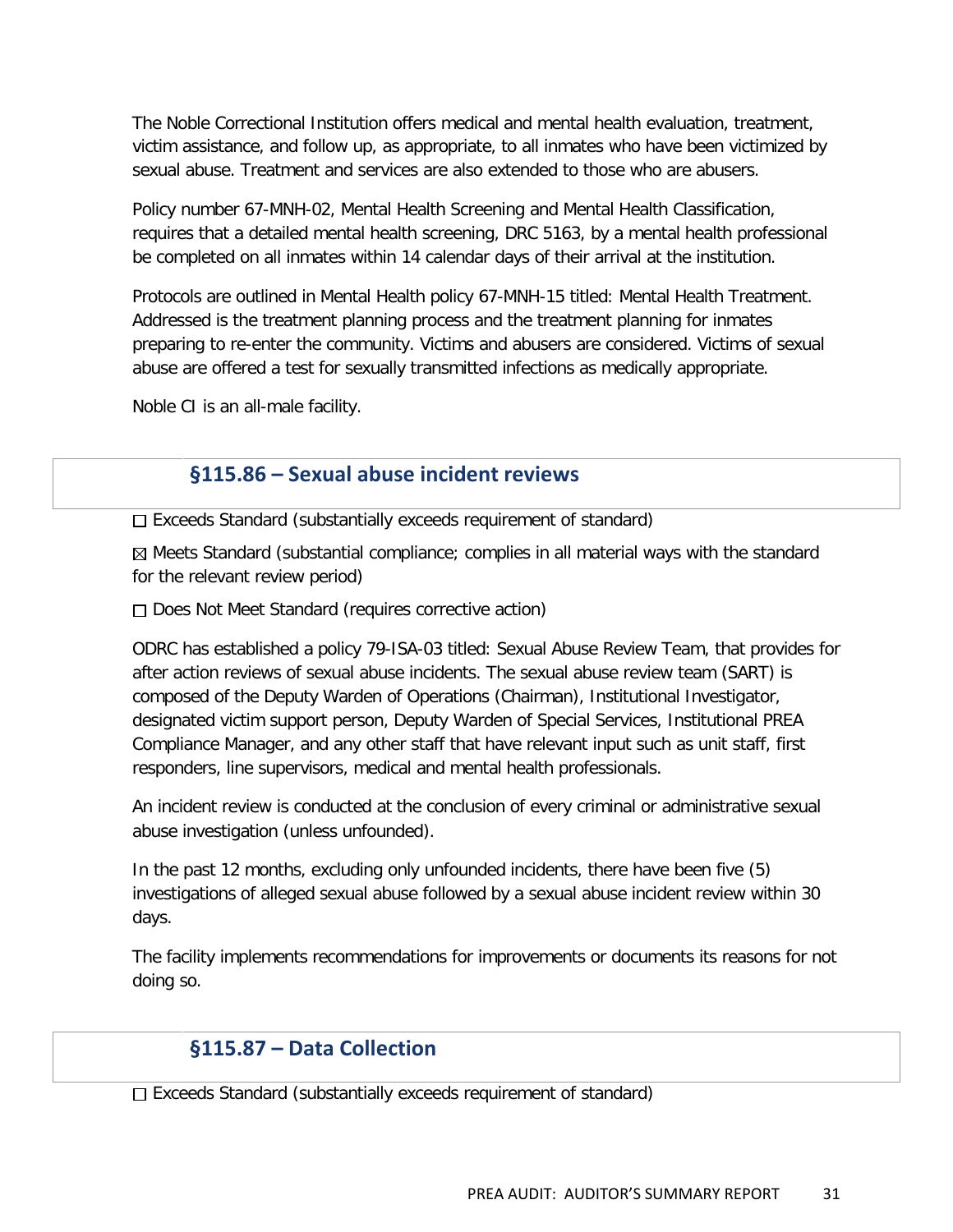Meets Standard (substantial compliance; complies in all material ways with the standard for the relevant review period)

Does Not Meet Standard (requires corrective action)

Data collection at ODRC is appropriate and well-organized at the Central Office level. Each institution contributes institutional data. Noble Correctional Institution data was reviewed. Data from private facilities is also collected (a copy of privately operated facilities PREA data was reviewed by the auditor). This is as outlined in policy 79-ISA-01, Prison Rape Elimination.

The Survey of Sexual Victimization (SSV) was reviewed by the auditor. This form is completed annually.

This data collected is provided to the Department of Justice (DOJ).

## **§115.88 – Data Review** □ **for Corrective Action**

 $\Box$  Exceeds Standard (substantially exceeds requirement of standard)

 $\boxtimes$  Meets Standard (substantial compliance; complies in all material ways with the standard for the relevant review period)

Does Not Meet Standard (requires corrective action)

The Annual Internal Report on Sexual Assault Data incorporating 2012 and 2013 information for ODRC was furnished to the auditor. This report began with 1) an introduction followed by 2) data, 3) problem areas and corrective measures, 4) the conclusion and then signed by the Director of the ODRC. This document complies with the requirements of PREA standard 115.88

This information is collected annually and is available on the ODRC website.

# §§115.89 – Data Storage, □ Publication, and □ Destruction

□ Exceeds Standard (substantially exceeds requirement of standard)

 $\boxtimes$  Meets Standard (substantial compliance; complies in all material ways with the standard for the relevant review period)

Does Not Meet Standard (requires corrective action)